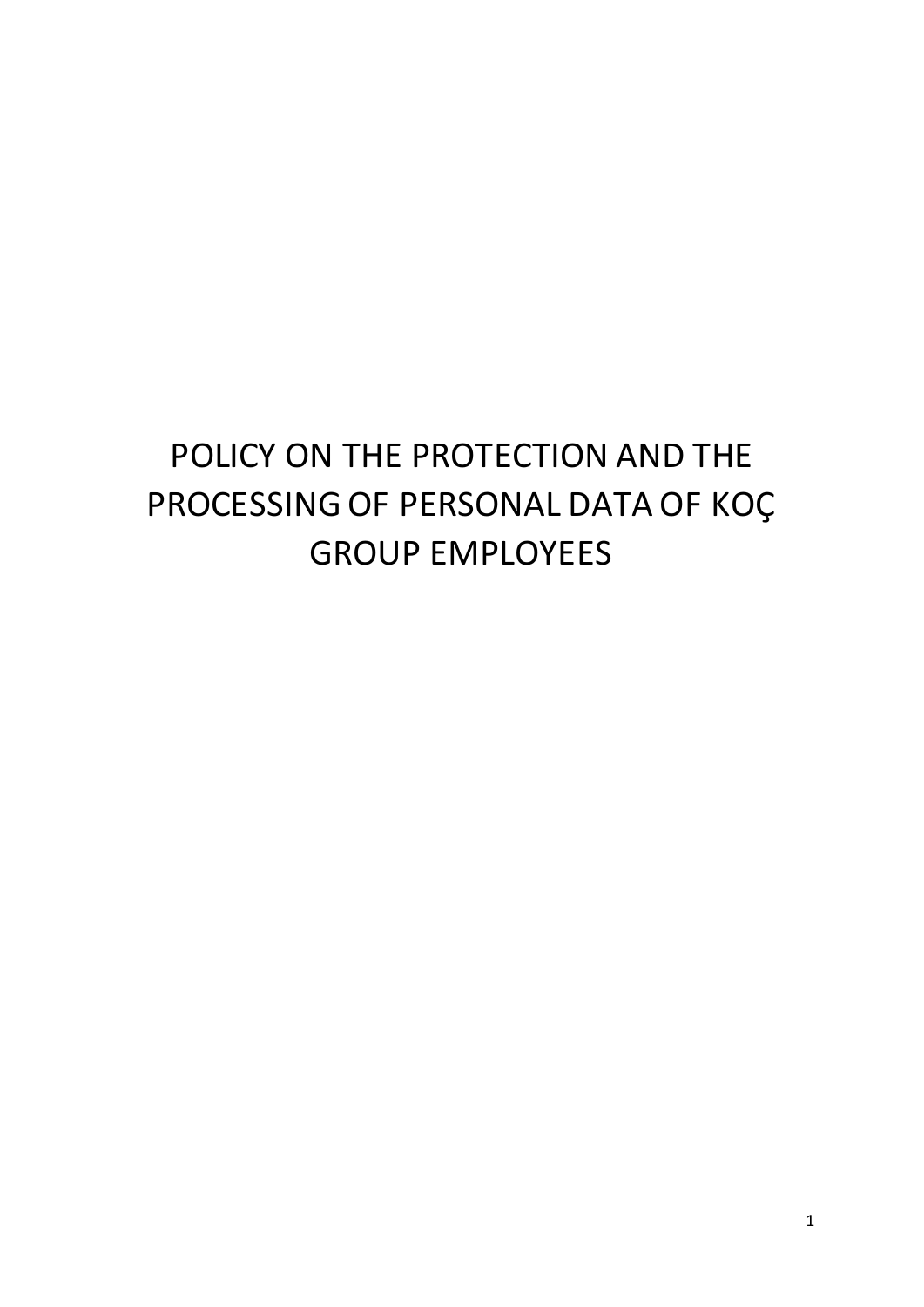#### **INFORMATION FORM**

#### **Document Name:**

Policy on the Protection and the Processing of Personal Data of Koç Group Employees

#### **Prepared By:**

Koç Holding A.Ş. Personal Data Protection Committee

#### **Approved By:**

Koç Holding A.Ş. Personal Data Protection Board

#### **Version:**

2.0

# **Effectivity date:**

23.07.2019

In cases where there is a conflict between the Turkish version which is the original language of the text and any translation of the policy, the Turkish text shall prevail.

© Koç Holding A.Ş., 2019

This document cannot be reproduced and distributed without the written permission of Koç Holding A.Ş.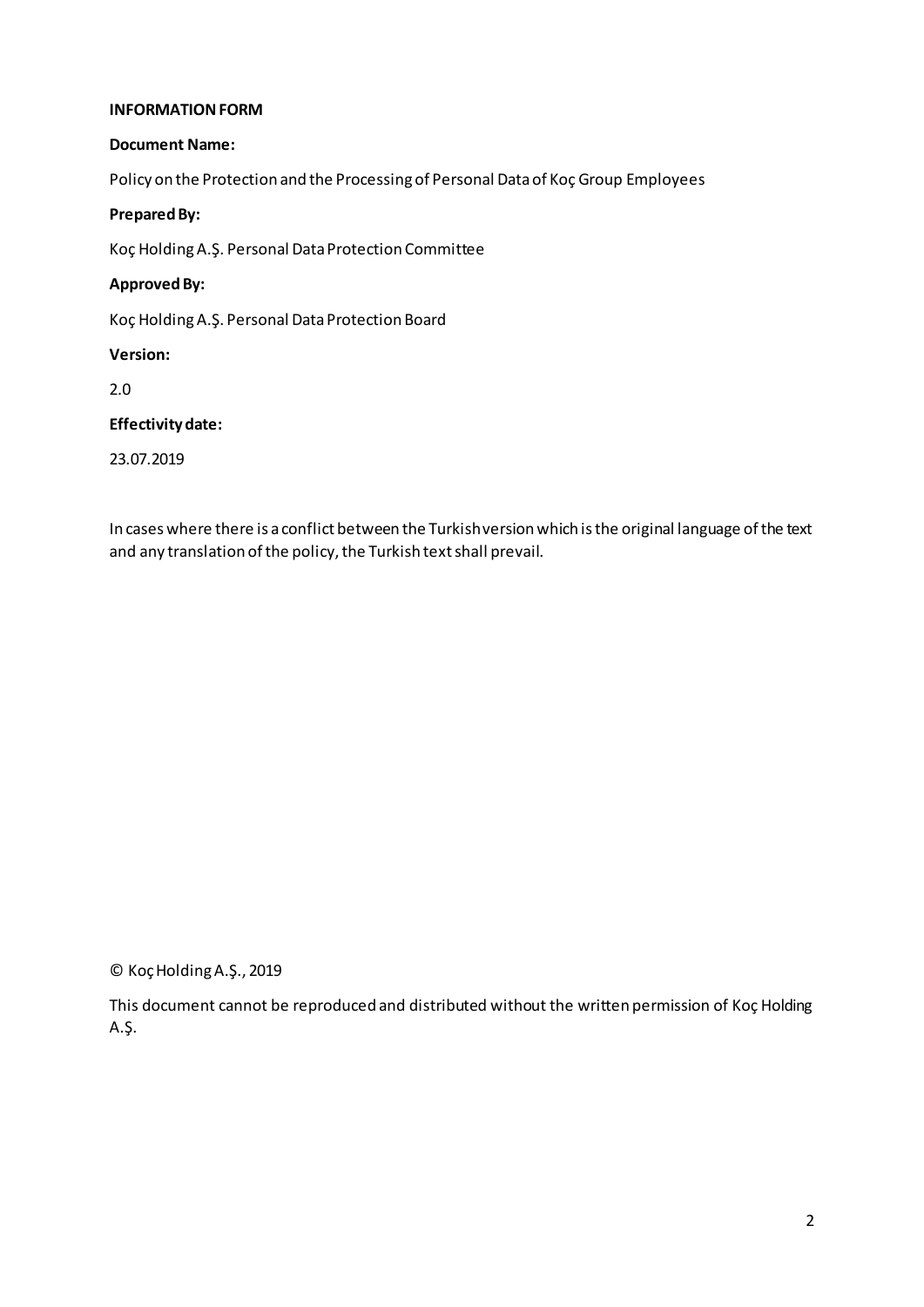# Table of Contents

| 2.2.1 Checking the Accuracy of Personal Data Provided by Candidates and Conducting Additional Research  7         |  |
|-------------------------------------------------------------------------------------------------------------------|--|
|                                                                                                                   |  |
|                                                                                                                   |  |
|                                                                                                                   |  |
|                                                                                                                   |  |
|                                                                                                                   |  |
|                                                                                                                   |  |
|                                                                                                                   |  |
|                                                                                                                   |  |
|                                                                                                                   |  |
|                                                                                                                   |  |
|                                                                                                                   |  |
|                                                                                                                   |  |
|                                                                                                                   |  |
|                                                                                                                   |  |
|                                                                                                                   |  |
| 6.1 Processing Employee Personal Data in the Context of Providing Side Benefits and Additional Rights  14         |  |
|                                                                                                                   |  |
|                                                                                                                   |  |
| 6.4 Processing of Employee Personal Data in Company Mergers and Acquisitions and Other Transactions Changing      |  |
|                                                                                                                   |  |
| 6.6 Processing of Personal Data in Electronic Communications Carried Out by Employees in Connection with Business |  |
|                                                                                                                   |  |
|                                                                                                                   |  |
| PART 7 - LEGAL RIGHTS OF EMPLOYEES WITH REGARD TO PERSONAL DATA COLLECTED ABOUT THEM 17                           |  |
|                                                                                                                   |  |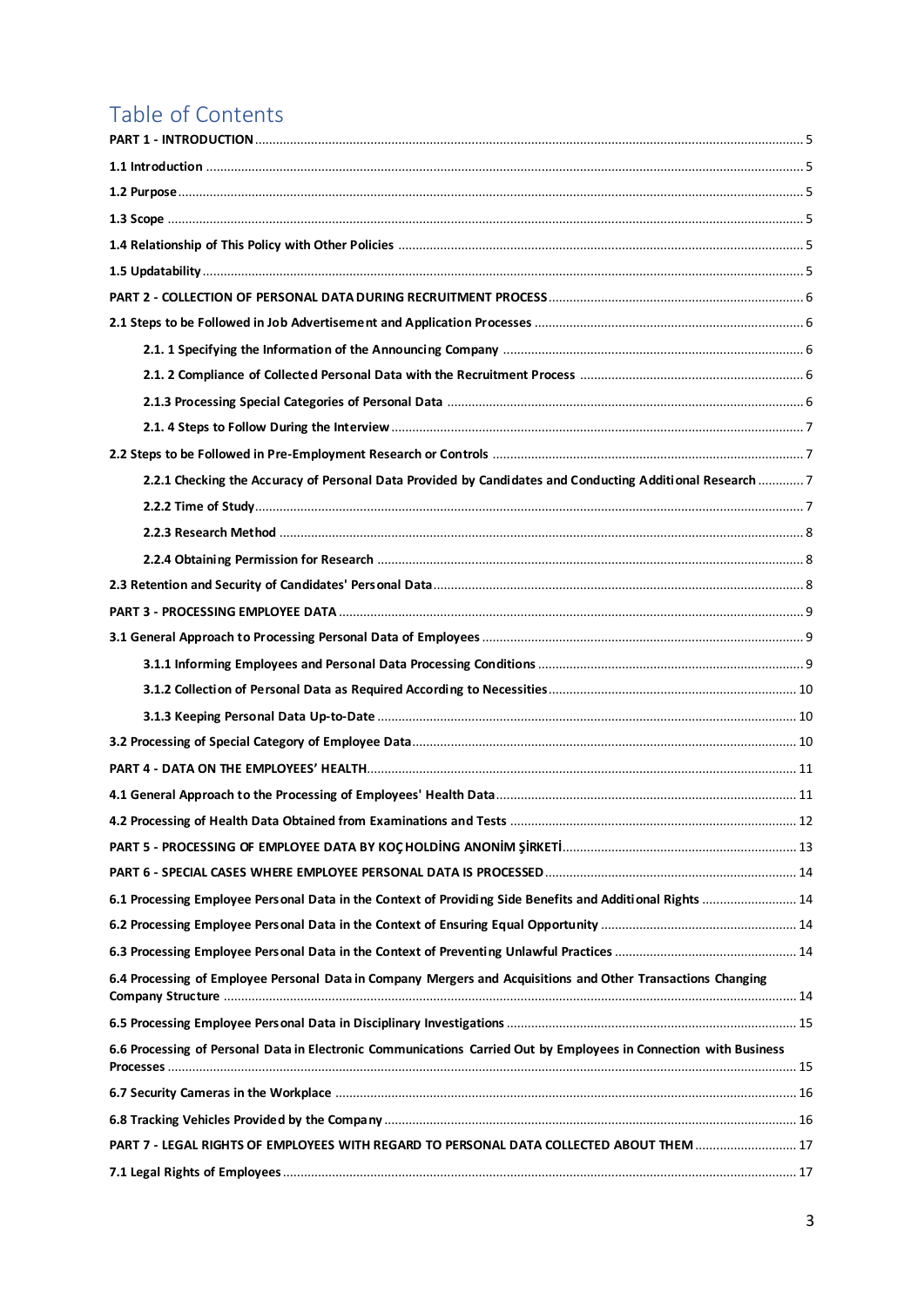| PART 12 - PROCESSING PERSONAL DATA RELATED TO THE ACTIVITIES OF THE EMPLOYEES IN THE WORKPLACE 20                      |
|------------------------------------------------------------------------------------------------------------------------|
| 12.1 Determining for Which Purposes and Business Activities the Personal Data of Employees Shall be Processed  20      |
| 12.2 Informing the Employees about the Personal Data Processing Activities of the Koç Group Company in relation to the |
| 12.3 Use of Personal Data Obtained as a Result of Personal Data Processing Regarding Business Activities of Employees  |
| 12.4 Giving the Employees the Right to Defense Against the Information Obtained as a Result of the Processing Personal |
|                                                                                                                        |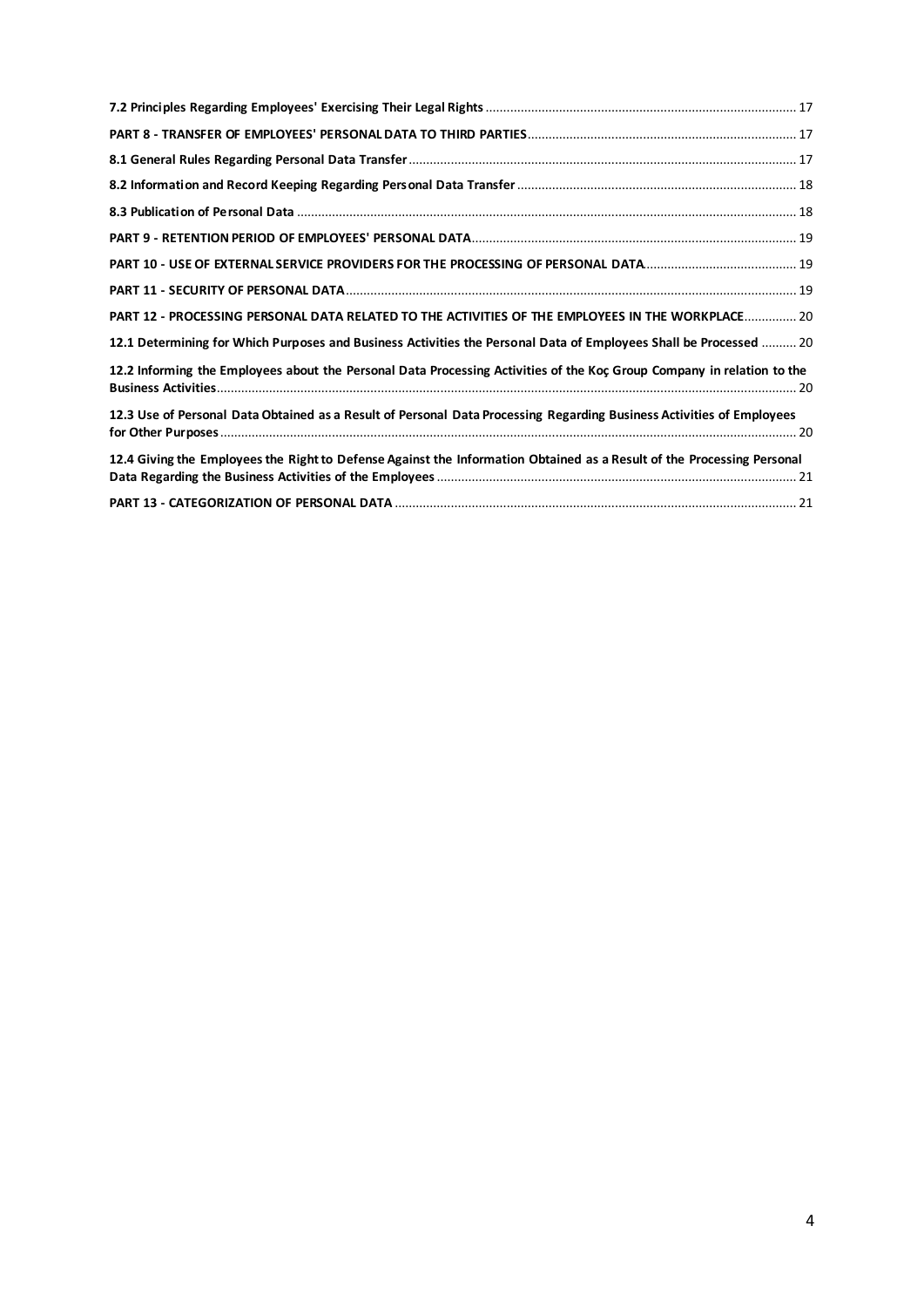#### <span id="page-4-0"></span>**PART 1 – INTRODUCTION**

#### <span id="page-4-1"></span>**1.1 Introduction**

Law No. 6698 on Personal Data Protection (the "**PDP Law**") introduces important regulations regarding the protection and legal processing of personal data.

Protection of personal data is among the most important priorities of Koç Holding A.Ş. and Koç Group Companies ("**Group Companies**"). Group Companies have the appropriate processes in the processing of personal data will significantly increase the ability to act in accordance with the law and this will affect all related activities.

The activities carried out by each of the Group Companies regarding the protection of the personal data of the employees of the Group Companies are managed under the "Policy on Personal Data Protection and Processing of Personal Data of Employees" of related Group Company and established and implemented by the Group Companies within the framework of the principles set forth in this Policy on the Protection and the Processing of Personal Data of Koç Group Employees ("**Policy**").

# <span id="page-4-2"></span>**1.2 Purpose**

In this Policy, the rules that shall be followed by Group Companies when processing personal data of employees of Group Companies are set out. Therefore, the purpose of this Policy is to ensure that personal data are processed by our Group Companies in accordance with the law by the application of similar practices.

#### <span id="page-4-3"></span>**1.3 Scope**

The primary addressee of this Policy is our Group Companies. However, the implementation of this Policy and the regulations included in the Policy concern the employees of our Group Companies. Employees who currently have an employment relationship with our Group Companies, as well as former employees whose personal data are still being processed, and candidates who have made a job application to any of our Group Companies are also covered by this Policy. The expression "employee" in this Policy shall include the current employees of the Group Companies, former employees and employee candidates to the extent it is relevant.

Units of our Group Companies that are responsible for the processing of employee personal data will play the most important role in the execution of this Policy. The responsible units will receive support from the Personal Data Protection Committee ("**PDP Committee**") established by our Group Companies, or from the responsible person(s) assigned in this regard.

# <span id="page-4-4"></span>**1.4 Relationship of This Policy with Other Policies**

This Policy regulates the actions to be taken by our Group Companies regarding the processing of personal data of the employees of the Group Companies and draws the framework of the policy they will shape for their own employees. For cases where there are no provisions in this Policy, the provisions in the general policies regarding the processing of personal data shall be applied.

#### <span id="page-4-5"></span>**1.5 Updatability**

This Policy may be updated from time to time in order to comply with changing conditions and legislation. In case of an update, our Group Companies shall be notified vi[a www.kocweb.com](http://www.kocweb.com/)or other channels.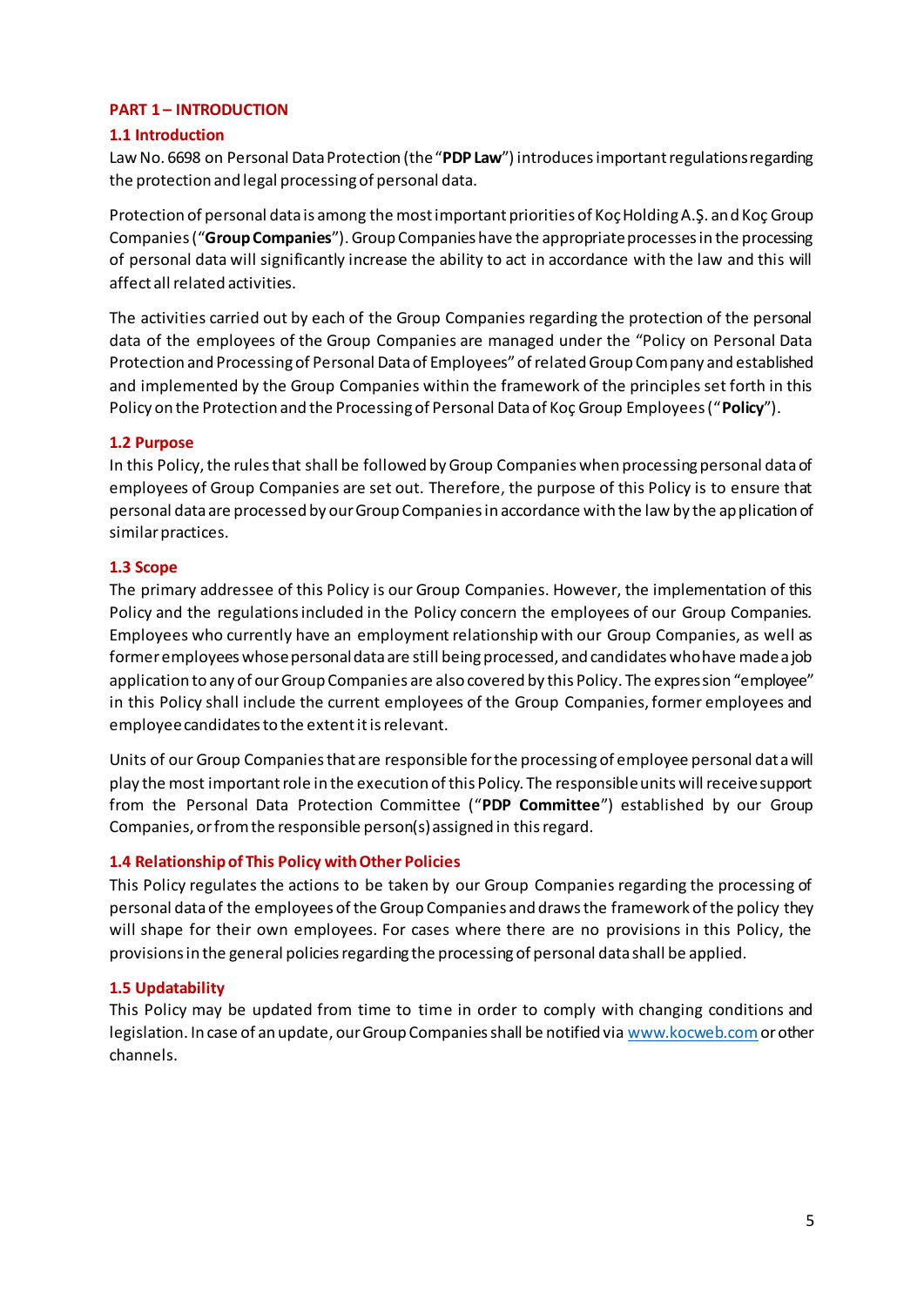# <span id="page-5-0"></span>**PART 2 - COLLECTION OF PERSONAL DATA DURING RECRUITMENT PROCESS**

#### <span id="page-5-2"></span><span id="page-5-1"></span>**2.1 Steps to be Followed in Job Advertisement and Application Processes**

#### **2.1. 1 Specifying the Information of the Announcing Company**

Our Group Companies may initiate the recruitment process for open positions by job advertisement (website, newspaper advertisement, employment or consultancy companies or similar methods) or evaluate the resumes sent to them.

Our Group Companies shall process the personal data of candidates in accordance with the law and fulfill their obligation to inform. In this context, the title and contact information of the relevant Group Company are clearly stated in each job announcement or application form.

In the event that our Group Companies initiate the recruitment process through the employment or consultancy company, they shall take measures to ensure how the personal data collected by the employment or consultancy company will be used and transferred.

# **2.1. 2 Compliance of Collected Personal Data with the Recruitment Process**

<span id="page-5-3"></span>Our Group Companies shall inform the candidates about the purpose of collecting personal data in order to fulfill the obligation to inform the data subject. If the collected personal data is intended to be used or transferred for another position or purpose other than the position applied by the candidate, the purposes related to this processing and transferring shall be clearly stated.

During the recruitment process, the questions asked for the collection of personal data and the forms prepared to collect personal data are evaluated according to each open position type and measures are taken to prevent unnecessary personal data collection (e.g. name, surname, address, date of birth, e-mail address, job questions may be asked about her experience and training). Some personal data collected from employees should not be requested before the candidate's recruitment is approved (for example, bank account information).

Depending on the nature of the job applied by the candidate, it may be necessary to process more comprehensive personal data. However, the personal data in question shall be appropriate to the nature of the job. Personal data requested due to the nature of the job shall only be valid for the relevant position.

# **2.1.3 Processing Special Categories of Personal Data**

<span id="page-5-4"></span>Employee candidates' race, ethnic origin, political opinion, philosophical belief, religion, religious sect or other belief, appearance, membership to associations, foundations or trade -unions, data concerning health, sexual life, criminal convictions and security measures, and the biometric and genetic data are special categories of personal data.

Except for the purposes of fulfilling legal obligation or due to the nature of the job, our Group Companies shall not discriminate on the basis of special categories of personal data for the purpose of making a recruitment decision and not process special categories of personal data for that purpose.

If special categories of personal data are required to be processed due to the nature of the job or fulfilling legal obligation, only special categories of personal data within this scope can be processed as limited as possible. In such a case, the candidate is notified with the application form or a separate explanatory note about the ground for requesting special categories of personal data to be processed and the purpose of processing.

If the special categories of personal data that needs to be requested are of a quality that can be collected from the candidate at a later stage, these data cannot be requested at the first stage of the recruitment process.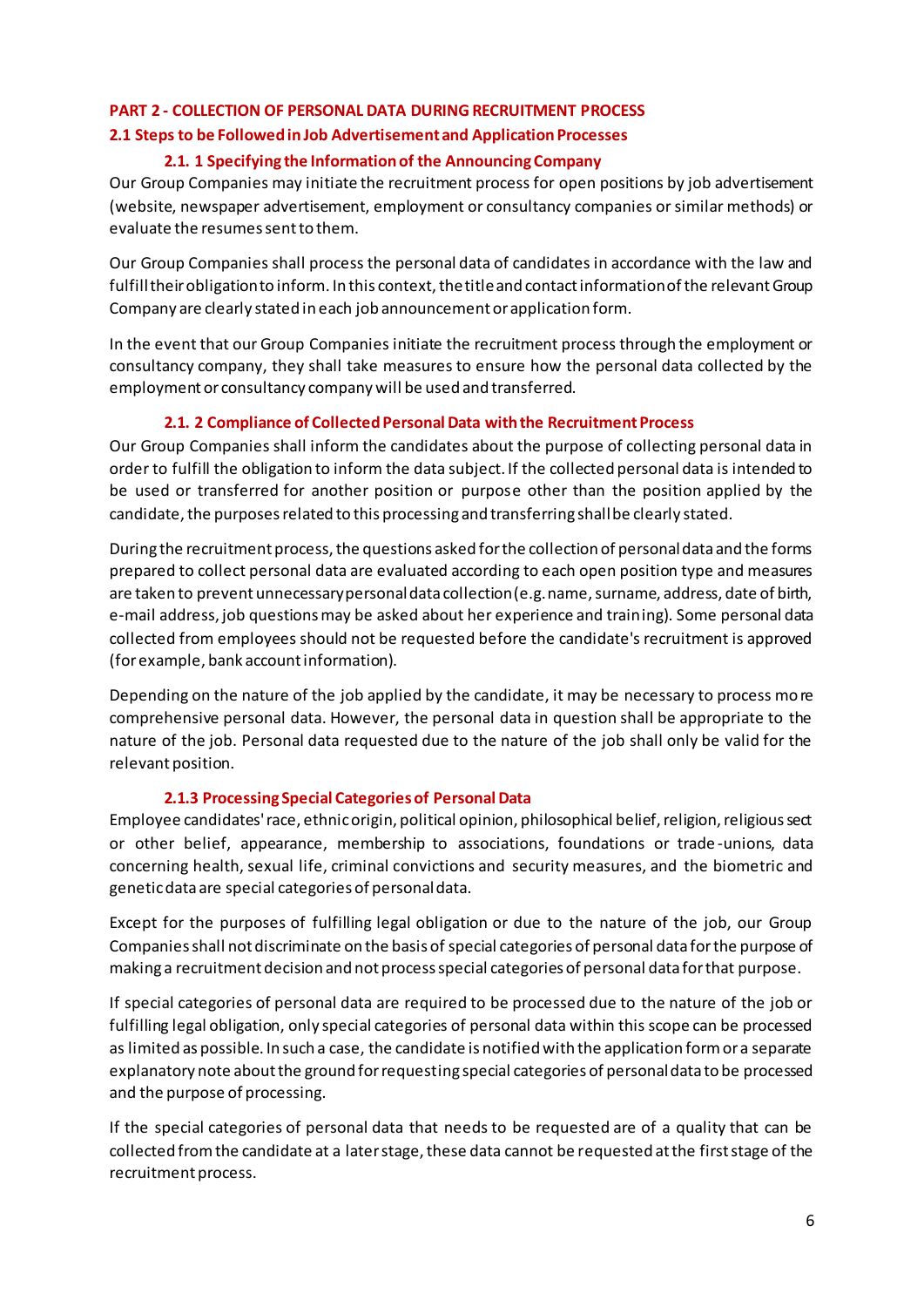# **2.1. 4 Steps to Follow During the Interview**

<span id="page-6-0"></span>Our Group Companies can interview candidates face to face or via the tools such as video conference and the telephone.

Our Group Companies inform their employees who will conduct the interviews on how the collected personal data during the interview will be recorded and stored.

Regarding the personal data recorded by the interviewers during the interview, in case the candidate requests to use his/her legal rights regarding his/her personal data; this request shall be concluded by the relevant Group Company within 30 days at the latest. Our Group Companies inform their employees who will conduct the interviews about this matter.

Our Group Companies shall take the necessary measures in order for the usage of requests that can be asserted by the candidate to use the legal rights.

# <span id="page-6-2"></span><span id="page-6-1"></span>**2.2 Steps to be Followed in Pre-Employment Research or Controls**

# **2.2.1 Checking the Accuracy of Personal Data Provided by Candidates and Conducting Additional Research**

The accuracy of the personal data submitted by candidates during the recruitment process can be confirmed by our Group Companies from other sources. The control is made only to verify the accuracy of the personal data transmitted by the candidate.

In the event that the accuracy of the personal data submitted by the candidate is checked, our Group Companies inform the candidate about this issue (about the personal data to be checked, the control method and resources to be used) and obtain his consent if explicit consent is required. In addition, in case of inconsistency between the information obtained as a result of the control and the personal data transmitted, the candidate is given the opportunity to explain the situation.

In addition, in some special cases, our Group Companies may actively search for additional information about the candidate. Instead of conducting research, obtaining the requested information from the candidate should be sought as much as possible.

In order to conduct research on the candidate, all the following conditions should be met:

- The methods used should be in accordance with the law.
- There should be a risk for the relevant Group Company or its customers and/or business partners in case the personal data that needs to be investigated cannot be collected.
- There should not be a more reasonable alternative to achieve the same goal.

Our Group Companies are diligent in determining in advance the positions requiring additional research in the light of the above conditions.

Our Group Companies try to include as much as possible on the job application form or in the additional explanatory information note about the candidates to be researched, the scope of the research and the types of resources to be used for the research. In order to obtain information from relevant sources during the research, the candidate is also informed about which personal data of the candidate will be transferred.

# **2.2.2 Time of Study**

<span id="page-6-3"></span>If it is deemed necessary by our Group Companies to conduct additional research on the candidates, the candidates are informed about the fact that an inquiry will be made on them at the early stages of the recruitment process.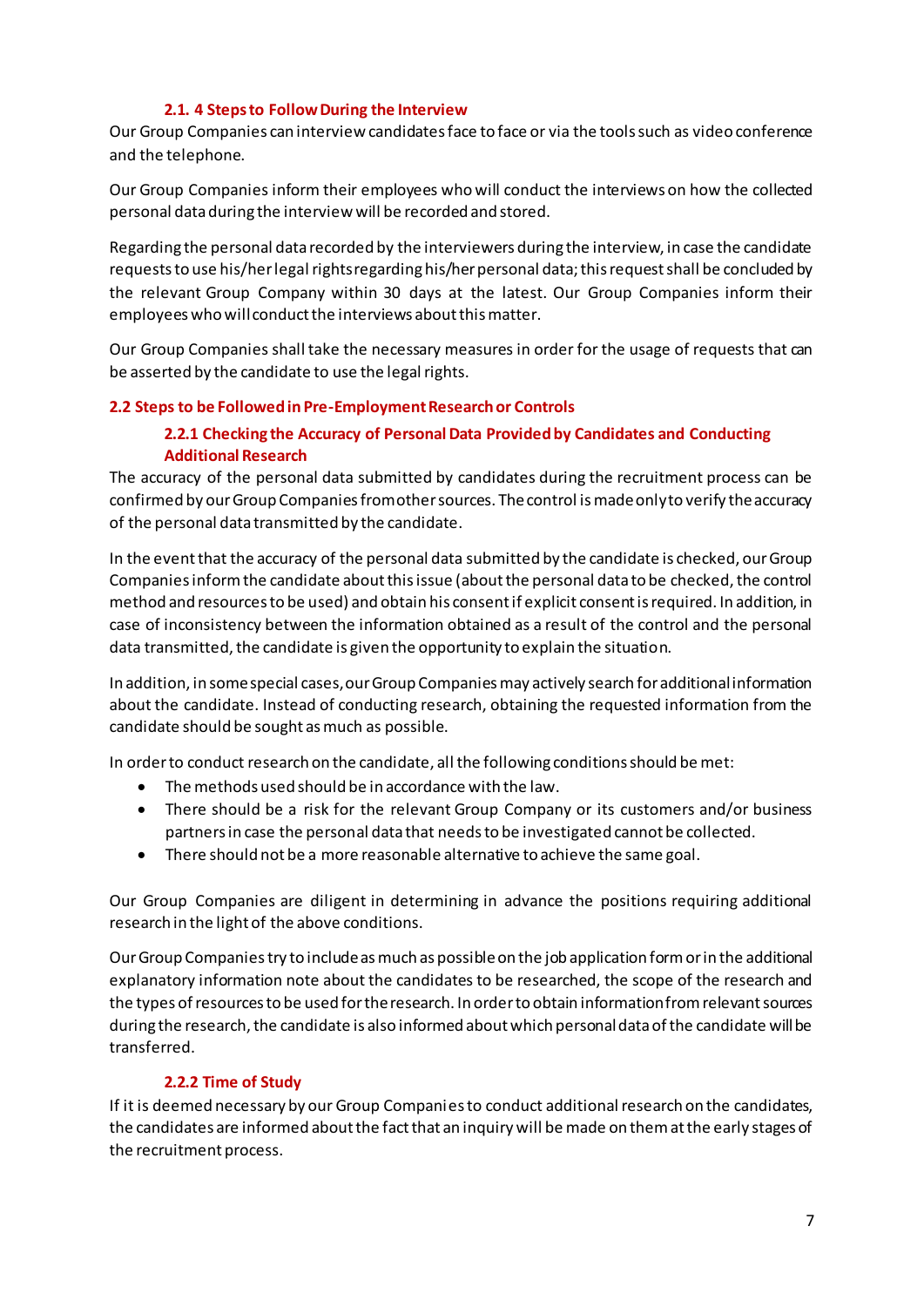With respect to making a research on the candidate by our Group Companies, the research shall be conducted at a stage as close as possible to the conclusion of the recruitment process. Comprehensive research is not conducted for all candidates passing the pre-selection. However, extensive research can be conducted on candidates who are likely to be selected for open positions.

# **2.2.3 Research Method**

<span id="page-7-0"></span>Our Group Companies carefully select resources while doing research about the candidate. In this context, our Group Companies shall comply with the following principles:

- In order for the researched information to be requested from the relevant source, the probability of obtaining the information from that source should be high.
- Candidate's family or close circle should be consulted in exceptional cases.
- The information obtained as a result of the research should be evaluated according to the reliability of the source.
- No employment decision should be based on a source of questionable reliability.
- Information obtained from uncertain sources should not be relied upon.
- Our Group Companies should inform the relevant employee or the people who will undertake the research about the research method.
- If the result of the research is against the candidate, the candidate should be informed about the situation in question. Our Group Companies should carry out activities that will ensure that the applicant is informed about the result and that the candidate can make a statement about the situation if he/she wishes.
- The explanation of the candidate about the result should be taken into consideration.
- Personal data relating to a different person should not be obtained from the candidate during the research.
- In case of collecting and processing personal data about a person different from the candidate, the data subject should be informed about the situation and the method of processing the information. Necessary activities should be carried out for this informing.

# **2.2.4 Obtaining Permission for Research**

<span id="page-7-1"></span>If collecting information and documents from a third party during the research depends on obtaining the consent of the candidate, our Group Companies shall obtain explicit consent from the candidate. Instead of obtaining the explicit consent by a third party from the candidate, the method of obtaining the explicit consent by our Group Companies directly from the candidate should be preferred as much as possible.

# <span id="page-7-2"></span>**2.3 Retention and Security of Candidates' Personal Data**

# **2.3.1 Security of Candidates' Personal Data**

During the recruitment process, our Group Companies pay attention to the protection of personal data of employees, as well as to candidates who apply for a job. In this context, especially the following measures are taken:

- If the applications are sent digitally, our Group Companies are required to establish a secure system. Applications submitted electronically are saved in index or systems that can only be accessed by those responsible for the recruitment process.
- If the applications are sent by mail or fax, it is ensured that these applications are conveyed to the authorized person responsible for human resources. The security of the obtained physical documents is ensured.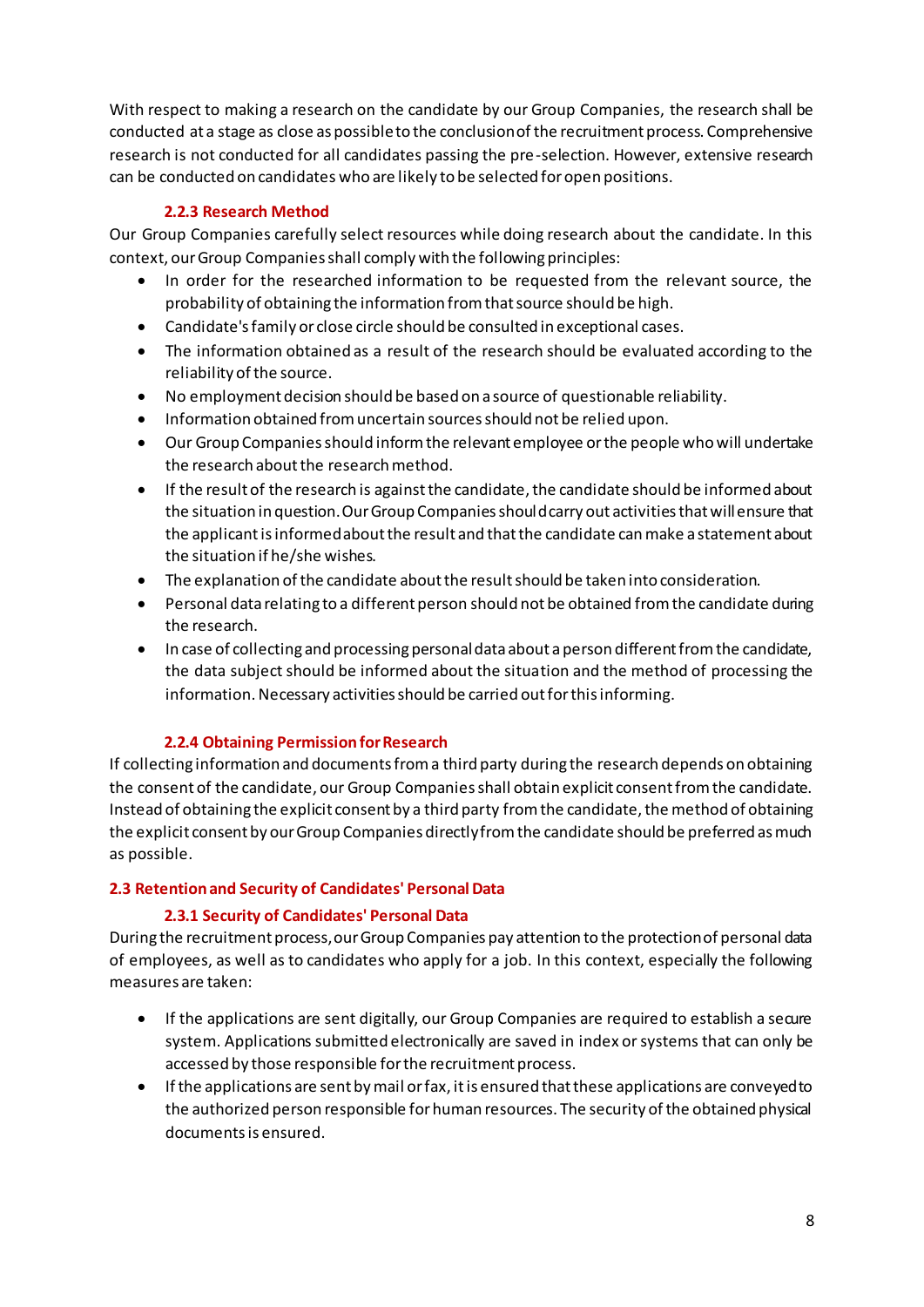Our Group Companies restrict access to personal data of candidates to those who are in charge of conducting recruitment processes. These persons are regularly informed about the security measures to be taken by processing the personal data of the candidates.

#### **2.3.2 Retention Period of Personal Data Regarding Recruitment Process**

Our Group Companies shall take all kinds of technical, administrative and legal measures in order to prevent the unlawful processing of personal data regarding the recruitment process and unlawful access to these data.

Our Group Companies keep the personal data of the candidate regarding the recruitment process for a period suitable for the purposes of processing this data. In accordance with labor law and other relevant regulations, in case the reasons for processing no longer exist, personal data shall be deleted, destructed, or anonymized by our Group Companies or upon the request of the candidate.

Unless there is a valid cause (such as the resolution of possible disputes), our Group Companies do not keep the relevant personal data after the expiry of the statute of limitations for requests that may arise due to the recruitment process. As of the end of the relevant statute of limitations, the personal data of the candidate can be kept anonymously.

During the recruitment process, in cases where a research has been made about the status of the candidate or data has been obtained from third parties, the information obtained from third parties shall be deleted as soon as possible. Group Companies may keep the results of the rese arch by stating whether the research has been conducted, the result of the research and whether the candidate has been recruited.

# **2.3.3 Personal Data of Recruited Candidates to be Transferred to Employee Records**

Our Group Companies shall carefully determine which data will be transferred among the personal data obtained during the recruitment process to the personnel files of successful candidates who are accepted for the open position. Personal data that are not required due to the scope of the business relationship and personnel file are not transferred to the new employee's personal file.

# **2.3.4 Personal Data of Candidates whose Applications Are Not Accepted**

If our Group Companies would liketo evaluate the unsuccessful applications for future positions, they can keep the records of personal data of the candidates. If personal data will be kept for this purpose, our Group Companies are required to inform the candidates in the job application form or in additional explanatory documents on this matter and specify that the information can be deleted from the records if they request.

#### <span id="page-8-0"></span>**PART 3 - PROCESSING EMPLOYEE DATA**

# <span id="page-8-2"></span><span id="page-8-1"></span>**3.1 General Approach to Processing Personal Data of Employees**

#### **3.1.1 Informing Employees and Personal Data Processing Conditions**

Our Group Companies shall inform their employees on which personal data are processed about them, for what purposes and grounds these personal data will be processed, from which sources their personal data are collected, to whom these personal data will be transferred and how they will be used.

Our Group Companies evaluate the personal data they process and process this data based on at least one of the conditions stipulated in the PDP Law. These conditions are:

- Employee's explicit consent,
- Data processing being clearly provided forin the relevant laws,
- Failure to obtaining explicit consent of the employee due to the actual impossibility,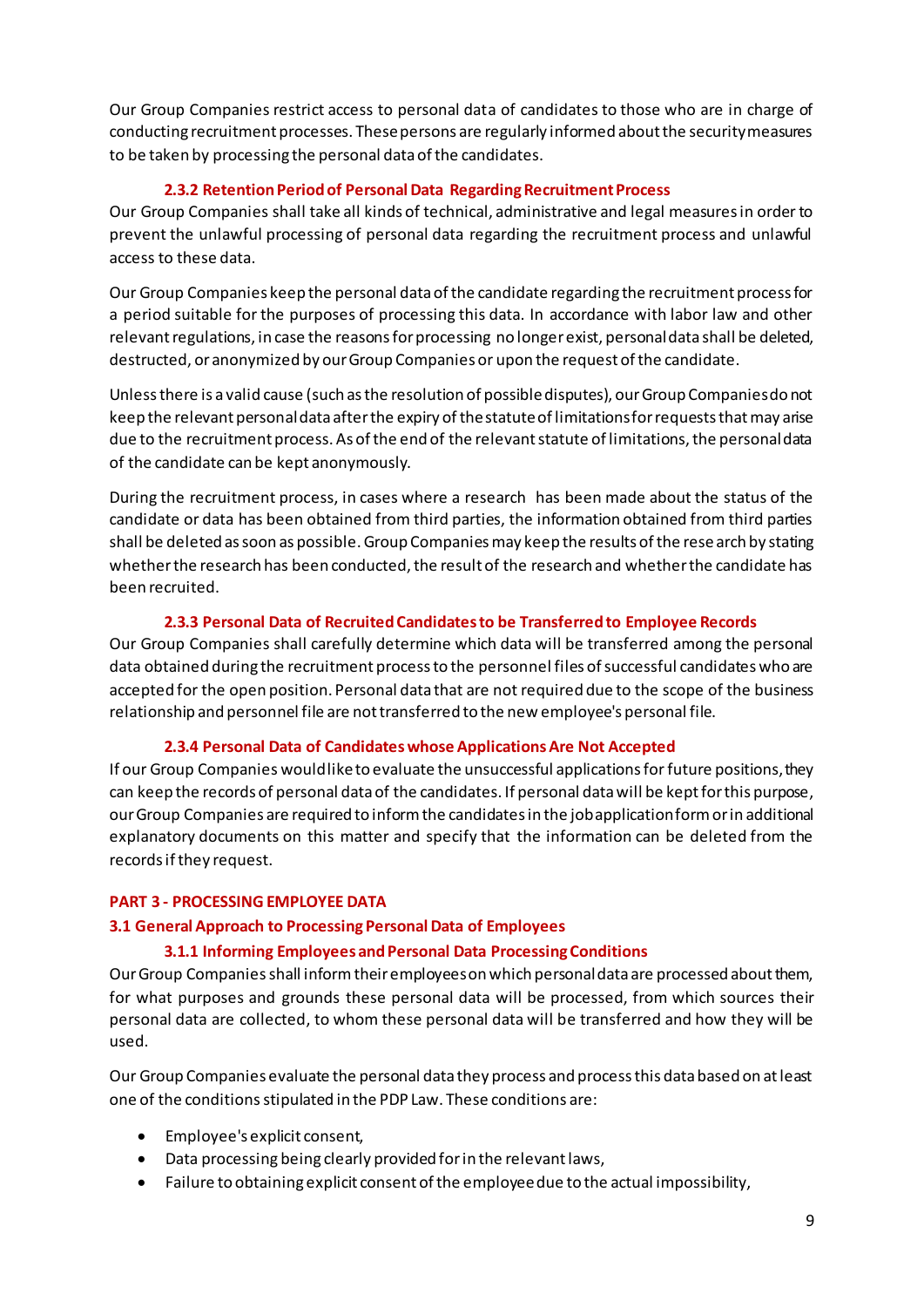- Data processing being directly related to the conclusion or execution of a contract,
- Data processing beingmandatory for our Koç Group Company to fulfill its legal obligations,
- Personal data being made public by the data subject himself/herself,
- $\bullet$  Data processing being mandatory for the establishment or protection of a right,
- Data processing being based on legitimate interest.

Personal data processing can be carried out in the presence of at least one of these conditions. Data processing activity can be performed based on one or more of these conditions.

In cases where an explicit consent is required, obtaining of the explicit consent process is completed before the personal data is processed.

Our Group Companies shall determine and apply the most beneficial method according to their specific conditions with regard to the informing employees about the retention, use and transfer of their personal data.

# **3.1.2 Collection of Personal Data as Required According to Necessities**

<span id="page-9-0"></span>Our Group Companies shall collect personal data from employees upon a clear and predictable necessity. Our Group Companies shall ensure that the collected data is suitable for meeting the mentioned needs.

In order to ensure compliance with the above-mentioned principle, all forms and login methods in which employees enter personal data are audited. This audit is completed as soon as possible for existing forms and, for the new form and login methods to be created, the audit is completed before starting to use these form and methods. As a result of the audit to be carried out, parts that cause unnecessary data collection are removed from the relevant form and login method. In addition, personal data obtained through these parts are immediately deleted, destructed, or anonymized.

# **3.1.3 Keeping Personal Data Up to Date**

<span id="page-9-1"></span>Our Group Companiesshall take the necessary measures to keep the personal data of employees upto-date. In this context, particular attention is paid to the following:

- Employees' personal data that may change (address, telephone, family/close information, etc.) shall be determined.
- Measures shall be taken in electronic environmentfor easy viewing of personal data that may change.
- Personal data that may change shall be seen only by the relevant employee and other authorized people having accessin the electronic environment, and not by everyone.
- If employees do not have the opportunity to view personal data that may change in the electronic environment, necessary measures shall be taken in order to display these personal data in a physical environment.
- It is ensured that employees keep up-to-date thepersonal data that may change. In this scope, active follow-up is carried out by human resources personnel regarding awareness studies.

Apart from the method enumerated above, our Group Companies shall take the necessary measures to keep the processed personal data of employees up-to-date, according to their own specific conditions.

# <span id="page-9-2"></span>**3.2 Processing of Special Category of Employee Data**

Some of the personal data are regulated separately as "special categories of personal data" within the scope of the PDP Law and are subject to special kind of protection.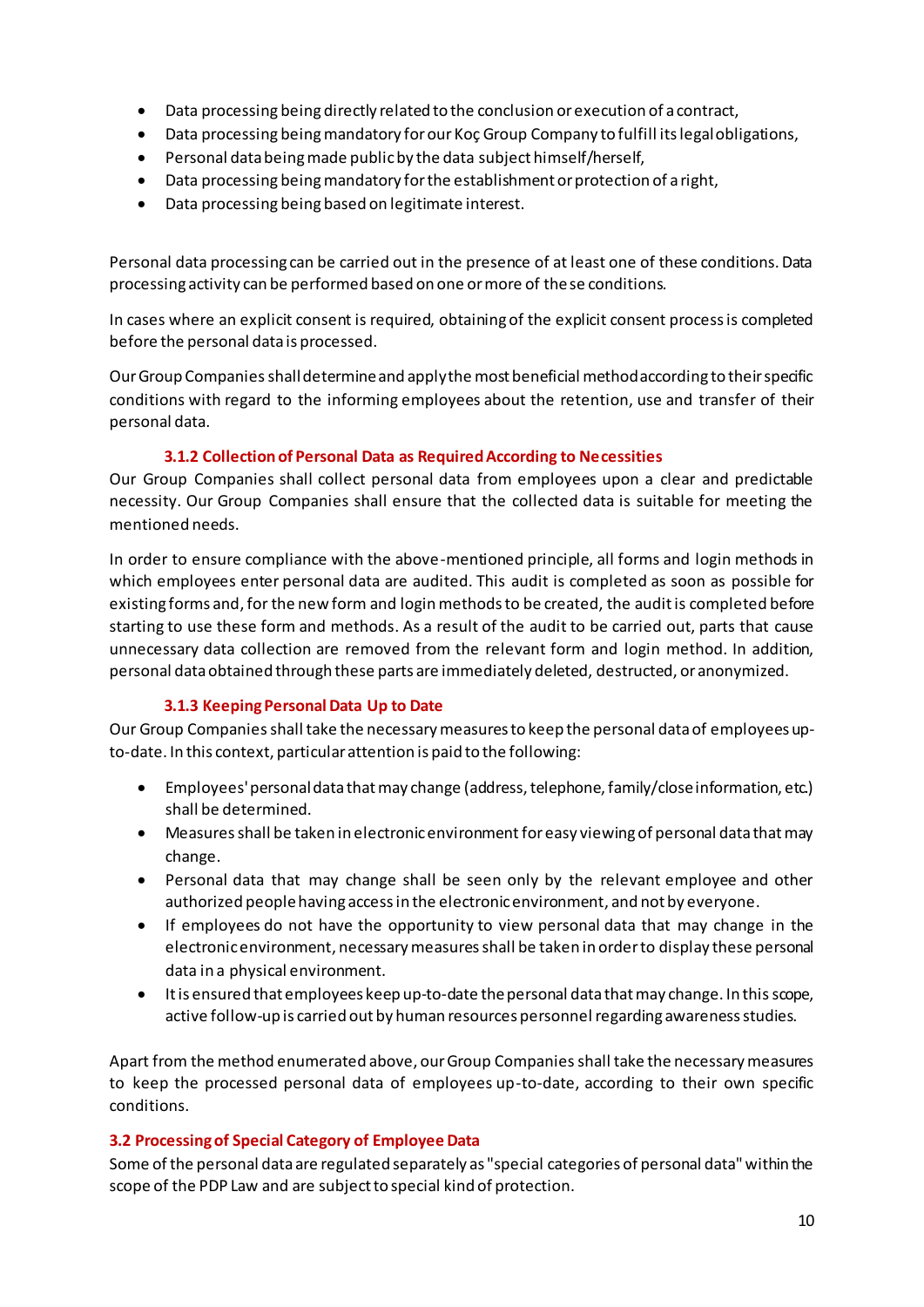Special categories of personal data are race, ethnicity, the data on political opinion, philosophical belief, religion, sect or other beliefs, attire, association, foundation or union membership, health, sexual life, criminal conviction, biometric and genetic data.

Our Group Companies may process health data in below cases where the employee does not give his/her explicit consent, provided that adequate measures specified by the Personal Data Protection Board are taken:

- (i) Special categories of personal data except for those concerning the employee's health and sexual life, only in cases stipulated by law,
- (ii) Special categories of personal data concerning the health and sexual life of the employee, by the persons subject to secrecy obligation or authorized public institutions and organizations, for the purposes of protection of public health, operation of preventive medicine, medical diagnosis, treatment and nursing services, planning, and management of health-care services as well as their financing.

#### <span id="page-10-0"></span>**PART 4 - DATA ON THE EMPLOYEES' HEALTH**

#### <span id="page-10-1"></span>**4.1 General Approach to the Processing of Employees' Health Data**

#### **4.1.1 Not Processing Health Data Unless Mandatory and Separate Retention**

Health data are among the special categories of personal data. Employees' health data, especially the employee's accident and illness reports, are retained separately from other personal data. The use of employee health data is avoided as much as possible while using information about the absence days or about the accident and other incidents involved.

#### **4.1.2 Related to the Specified Purpose, Limited and Proportional Processing of Health Data**

Our Group Companies make sure that only the highly necessary information is collected within health surveys to be made to employees and present due diligence for not requesting unnecessary information.

Our Group Companies cannot ask employees to give a general explicit consent to transfer all health data to the company. Companies can only request transferring of the health data that is deemed really necessary for the specified purpose to the company.

#### **4.1.3 Identifying the Persons to Process Health Data**

It is ensured that Group Company employees who will process or authorized to process health data are informed about the relevant regulation and the established privacy policy.

Health data of the employee are analyzed by persons who are competent to conduct such work.

Our Group Companies wary of clearly informing the employees for what purposes the health data are used and who accessed these data for which purpose.

#### **4.1.4 Transfer of and Access to Health Data**

In terms of transferring the health data, the transferring procedures are carried out by taking into account the legal obligations provided for special categories of personal data and in accordance with these obligations.

Group Companies ensure that persons taking care of the employee health data are regularly informed and trained about the above cases. In addition, Group Companies make arrangements for these persons to receive the necessary support from the PDP Committee of the relevant company or from the officials assigned for the protection of personal data.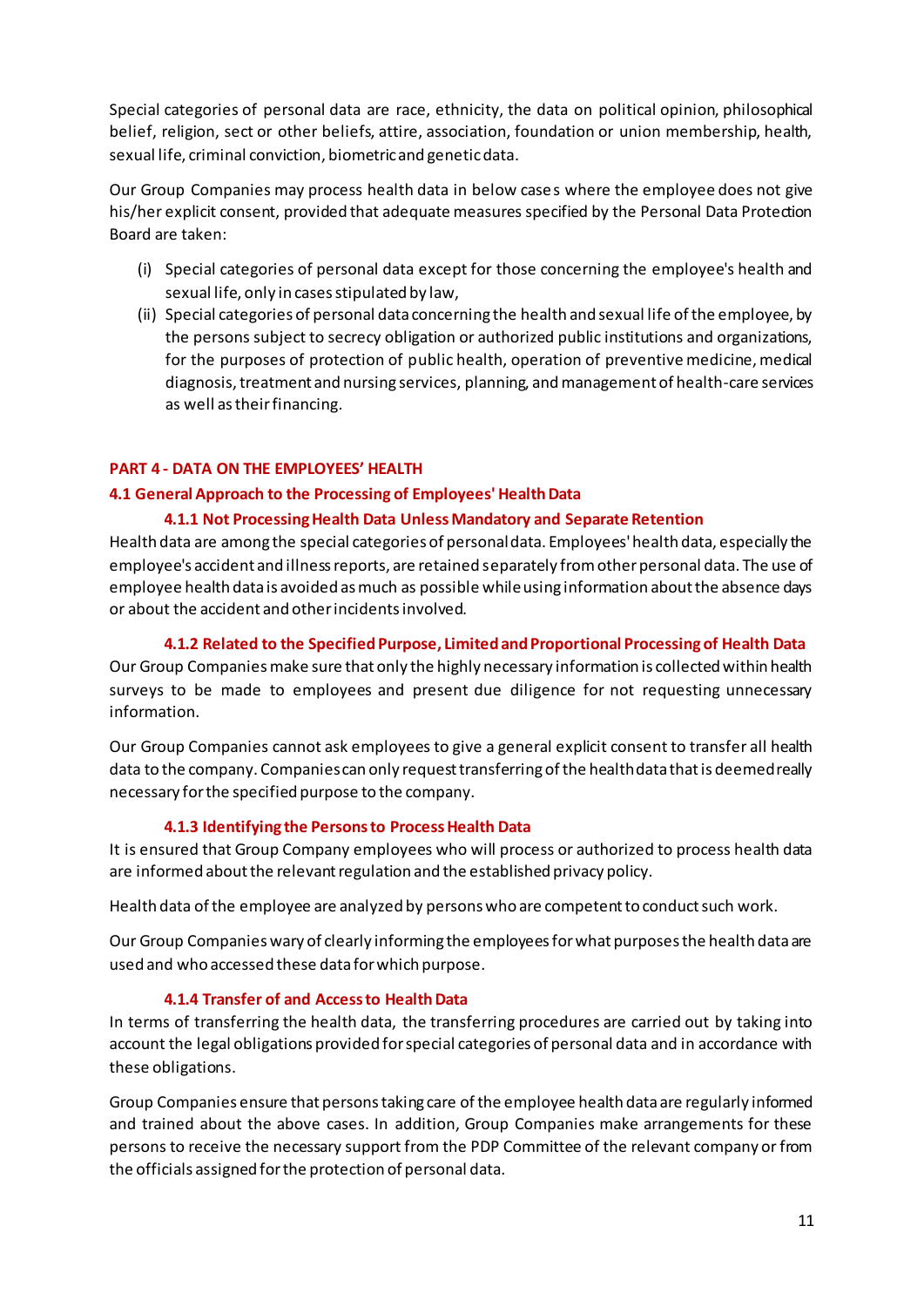Our Group Companies, in principle, do not make the health data of the employees accessible to other employees. However, if the work and the processing of such data are necessary due to the legitimate interests of the relevant Group Company, the necessary administrative and technical measures are taken to process this personal data and the right to access them is provided, on the condition that the personnel in charge of this work are limited to fulfill the requirements of the work.

The health data which are needed to be known in order to fulfill managing roles may be disclosed to the managers. Managers of our Group Companies are informed about the sensitivity of health data and the processing conditions of these data in the PDP Law before the health data are shared with them.

#### <span id="page-11-0"></span>**4.2 Processing of Health Data Obtained from Examinations and Tests**

**4.2.1 Notification of the Company Policy Regarding the Processing of Employee Health Data**  Our Group Companies operates diligently to ensure that policies regarding the processing of employee health data are transparent.

Our Group Companies designate the conditions regarding the places where the health tests will be performed, the quality of the tests, and how the data obtained from the test wi ll be used and protected. It presents due diligence to inform the employees about these conditions.

#### **4.2.2 Processing of Health Data of Potential Candidates via Examinations and Tests**

Our Group Companies may request the candidates who are likely to be recruited to conduct tests to evaluate whether they are eligible for the job in question. It can also perform these tests to meet any legal obligations or to determine the type of insurance that the potential employee will be subject to.

Our Group Companies determine in advance the purposes for which examinations and tests will be carried out.

Our Group Companies follow methods that would interfere in persons' health data to a lesser extent, while taking into account their objectives.

During the recruitment process, a medical examination or health test is only done if the person is indeed likely to be hired.

Our Group Companies inform the candidate in the early stages of the job application process that a health examination or test can be done if the possibility of being recruited is high.

#### **4.2.3 Collecting Health Data of Employees via Examinations and Tests**

Our Group Companies can collect employee health data through medical examinations and tests within the scope of the occupational health and safety program. Participation in examinations and tests other than mandatory inspections and tests according to legal regulations are left to the employee's own choice.

Our Group Companies predetermine the purposes for which examinations and tests will be carried out.

Our Group Companies follow methods that would interfere in persons' health data to a lesser extent, while taking into account their objectives. For example, instead of looking at the examination results, a health survey may be conducted in order to learn the employee's health data.

# **4.2.4 Not Using Samples Obtained from Examination Beyond the Purpose of Processing Specified**

Our Group Companies clearly inform the employees about the purpose of health checks and tests.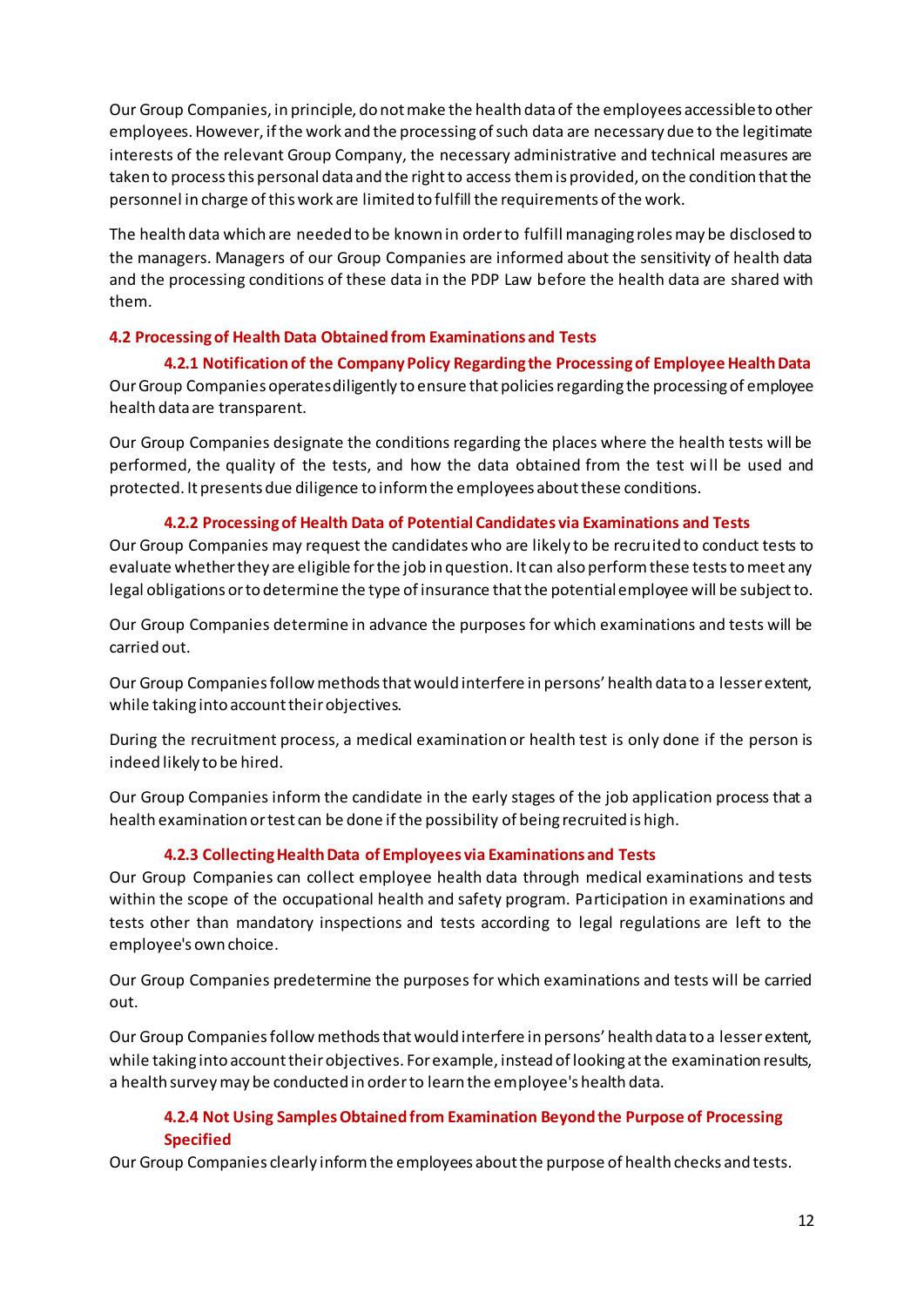Our Group Companies cannot, under any circumstances, secretly collect biometric/genetic samples (fingerprints, hair strands, etc.) belonging to the employee. Activities performed based on legal grounds are reserved.

# <span id="page-12-0"></span>**PART 5 - PROCESSING OF EMPLOYEE DATA BY KOÇ HOLDİNG ANONİM ŞİRKETİ**

Koç HoldingAnonim Şirketi obtains and processes employee personal data for the following purposes from the relevant Group Companies:

- Determining and providing support regarding the monitoring processes on the performance evaluation criteria of the employees of the Group Companies,
- Providing support regarding the working/residence permit application processes of the foreign employees of the Group Companies,
- Providing support regarding the planning and follow-up processes of the side benefits and additional rights provided to the employees of the Group Companies,
- Providing support regarding Group Companies in planning and execution of wage management and bonus processes,
- Providing support regarding the collective union agreements of the Group Companies,
- Providing support regarding the planning of the strategic human resources of the Group Companies, backup processes and organizational development activities,
- Implementing the assignment, promotion and leaving decisions of the senior executives of the Group Companies and making relevant announcements,
- Providing support regarding the senior managers of the Group Companies in determining the wage and bonus packages,
- Providing support regarding the planning and execution of employee engagement measurement processes of Group Companies,
- Providing support regarding the planning and execution of career development, training and talent management activities of the employees of the Group Companies,
- Providing support regarding the recruitment processes of Group Companies,
- Providing support regarding the Group Companies' corporate and partnership law transactions,
- Providing support for the Group Companies' compliance with the regulations to which they are subject,
- Carrying out works aimed at protecting the reputation of the group, sustainability and social responsibility studies,
- Organizing events across the Group Companies,
- Conducting auditing activities for carrying out the activities of the Group Companies in accordance with the Koç Group Companies policies and the relevant regulations,
- Conducting the communication activities for the employees of the Group Companies, employee satisfaction and loyalty processes.

Our Group Companies will inform the employees as stipulated in the scope of PDP Law and the relevant legislation regarding the transfer of employee personal data to Koç Holding A.Ş. for the aforementioned purposes and, if necessary, obtain their explicit consent.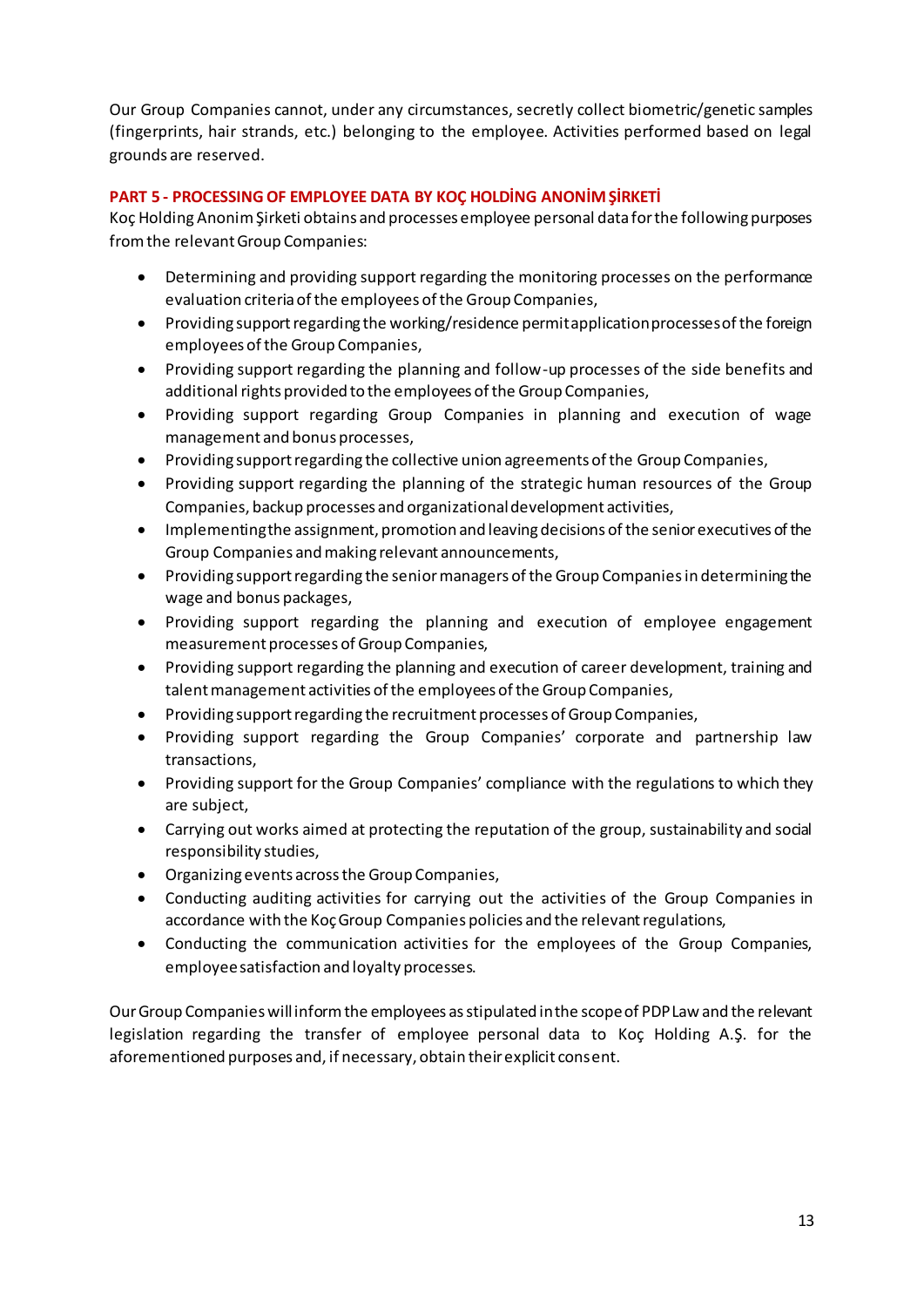#### <span id="page-13-0"></span>**PART 6 - SPECIAL CASES WHERE EMPLOYEE PERSONAL DATA IS PROCESSED**

# <span id="page-13-1"></span>**6.1 Processing Employee Personal Data in the Context of Providing Side Benefits and Additional Rights**

Under this section, private health insurance, life insurance, personal accident insurance, company vehicle, private pension, flexible side benefits program or similar benefits are referred to as side benefits.

Group Companies pay the utmost attention to ensuring that minimum amount of the data is transferred, when transferring employee personal data to third parties providing side benefits to employees. Only personal data that is necessary to provide side benefits is transferred to said third parties. In addition, necessary measures are implemented to prevent personal data from being processed for any purpose other than the purpose of collection.

Prior to transfers to said third-party service providers, evaluations are made as to whether it contains special categories of personal data.

It is ensured that employees are informed on the transfer of personal data to said third-party service providers. In this regard, employees are informed on the categories of personal data that will be transferred and the purposesfor which they will be used.

#### <span id="page-13-2"></span>**6.2 Processing Employee Personal Data in the Context of Ensuring Equal Opportunity**

Group Companies may process personal data to the extent necessary in order to ensure equal opportunity among employees.

Personal data that is processed for the purpose of ensuring equal opportunity is monitored periodically. Personal data that is processed for the purpose of ensuring equal opportunity is anonymized to maximum extent possible.

#### <span id="page-13-3"></span>**6.3 Processing Employee Personal Data in the Context of Preventing Unlawful Practices**

Group Companies can compare personal data sets in different units in order to prevent unlawful practices by employees.

Group Companies determine the rules that apply to the comparison processes of personal data sets for preventing unlawful practices.

Employee personal data will only be transferred to third parties in order to determine unlawful practices, where the following conditions or conditions similar to them are met:

- Transfer of employee personal data is a legal obligation,
- There is strong suspicion that it will not be possible to prevent or detect a crime if the employee personal data is not transferred,
- There is a specific provision in the employment contract of the relevant employee regarding the transferof personal data within this scope.

# <span id="page-13-4"></span>**6.4 Processing of Employee Personal Data in Company Mergers and Acquisitions and Other Transactions Changing Company Structure**

All transactions that change the company structure, including company mergers and acquisitions, are evaluated under this section.

#### **6.4.1 Transferring Employee Personal Data for Changes in the Company Structure**

When our Group Companies are required to transfer employee personal data for changes in the company structure; it is ensured that personal data is anonymized to the maximum extent possible.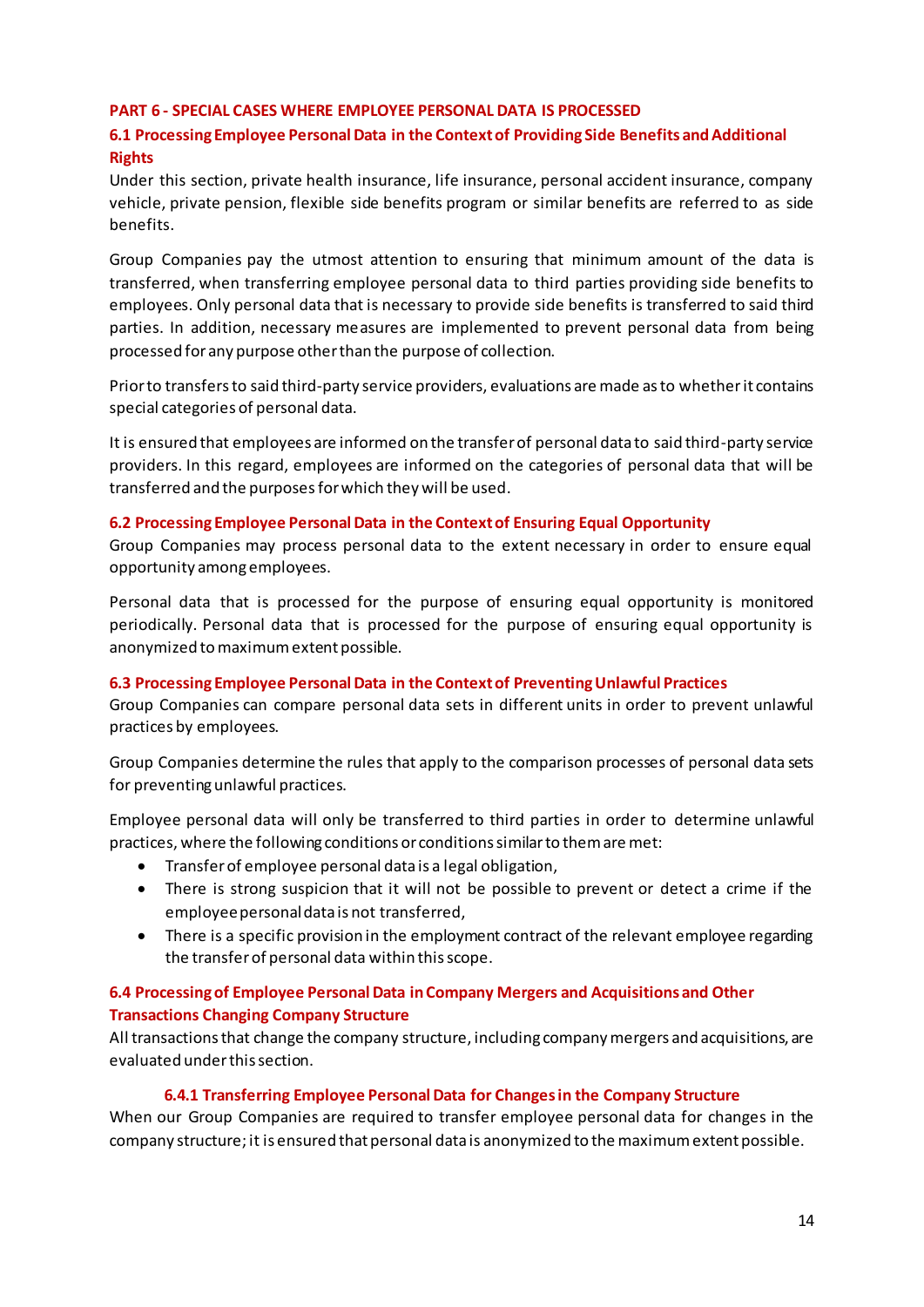As for employee personal data that cannot be transferred in an anonymized manner, it is ensured that the recipient party undertakes to only use personal data in transactions for changing the company structure, to process and ensure the security of personal data in accordance with the PDP Law, not to transfer personal data to third parties and that personal data will be deleted or destructed once the transaction is finalized.

# **6.4.2 Providing Notification**

Employees will be informed on the purposes of transferring personal data, provided that this information does not have any negative impact on the interests of the relevant Group Company (for instance, in cases where the employee uses becomes aware of a merger transaction and uses this information to affect the prices of company's stocks).

Employees are also informed about the categories of personal data that will be transferred to their new employers as a result of a change in the company structure.

# <span id="page-14-0"></span>**6.5 Processing Employee Personal Data in Disciplinary Investigations**

Group Companies must comply with their personal data protection obligations during disciplinary investigations. In this context, the following actions shall primarily be taken:

- Aligning the policies and procedures on disciplinary investigations with personal data protection obligations,
- Informing individuals authorized to conduct disciplinary investigations that personal data processed as part of disciplinary investigations may also be accessed within the scope of employees' right to access personal data,
- Taking measures to ensure that personal data is not obtained through unlawful means during disciplinary investigations,
- Ensuring that personal data used during disciplinary investigations is accurate and up to date,
- Secure retention of personal data and records used during disciplinary investigation,
- Ensuring that ungrounded allegations about employees are deleted from the respective employee files provided there is no lawful ground necessitating further retention.

Group Companies prevent any arbitrary access to employee personal data that relies on the existence of an ongoing disciplinary investigation. In this context, employee personal data shall not be accessed solely based on the disciplinary investigation if such data is not suitable with or proportionate to the purpose of processing. In terms of their access authorizations, persons responsible for carrying out the investigation shall be informed by the PDP Committee, prior to commencement of each investigation.

# <span id="page-14-1"></span>**6.6 Processing of Personal Data in Electronic Communications Carried Out by Employees in Connection with Business Processes**

# **6.6.1 Determining the Policy on Use of Electronic Communication Tools**

If electronic communications tools and devices assigned to employees such as telephone, fax, e-mail, laptop, internet access are to be monitored by our Group Companies, a policy on the use of such electronic communication tools and devices shall be prepared and presented to employees. This policy shall also include sanctions to be imposed upon employees in the event of failure to comply with specified rules.

If existing policies provide for rules regarding the use of electronic communication tools, an evaluation shall be made as to whether these comply with the personal data protection legislation and other applicable legislation; policies shall be revised in order to ensure compliance with the personal data protection legislation.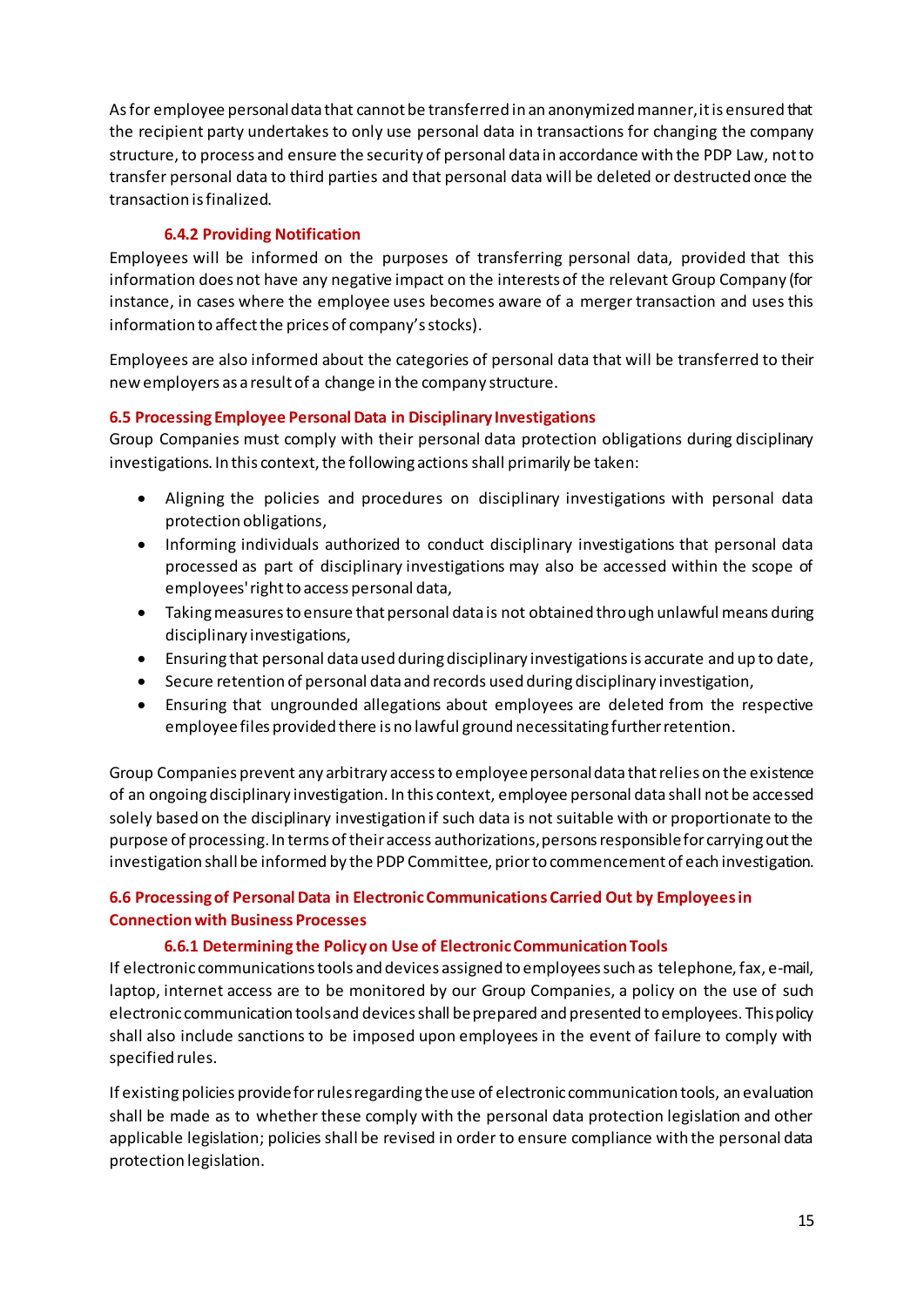Group Companies individually determine their internal policies as to the use of electronic communication tools for personal purposes.

If the use of electronic communication devices for personal purposes is permitted, the limits of such personal use shall be determined, and employee shall be notified.

It is essential that employees are informed and aware that the content of communication that is established as part of business processes may always be monitored.

#### **6.6.2 Processing Personal Data for Corporate Electronic Mail Communications**

Group Companies may process employee personal data as part of their use of corporate e-mail accounts. It is essential that employees are informed on the scope and purpose of such processing activities. Additionally, employees shall be informed on the legal nature and scope of processing activitiesin this context.

#### **6.6.3 Processing Personal Data for Internet Use**

Group Companies may impose restrictions on internet use in the workplace and audit compliance with these restrictions.

Koç Group Companies shall adequately inform employees on the processing of personal data as part of their internet use.

If processing of personal data in the context of internet use is necessary to comply with a legal obligation or if such processing based on the conditions of processing personal data under the PDP Law, employee's explicit consent shall not be required. However, if personal data is processed for purposes other than those based on processing conditions specified under the PDP Law, then employee's explicit consent shall be obtained.

# **6.6.4 Retention Period for Personal Data Processed in Electronic Communications**

In respect of personal data processed in electronic communications as part of business processes, Group Companies shall establish policies and procedures that determine the types of personal data to be retained and the periods for retention. If the absence of a statutory obligation, personal data processed for the purposes specified under this Policy shall be retained during the term of employment and after termination of employment, for the period of statute of limitation in consideration of legal disputes that may potentially arise. The retention periods for personal data shall be reviewed in accordance with the respective regulations. Said retention periods may be extended in case of exceptional circumstances. If extended, employees shall be notified on the extended retention period, the ground for extending the period and the types of personal data.

#### <span id="page-15-0"></span>**6.7 Security Cameras in the Workplace**

Group Companies may place security cameras at various points in order to ensure the security of the workplace. These security cameras shall not be placed in a manner viewing the entire workplace; but rather only implemented in areas that are exposed to security risks such as entrance-exits.

Group Companies shall show a reasonable effort to inform the employees regarding the areas that are being surveilled and monitored by security cameras and the purposes of monitoring.

#### <span id="page-15-1"></span>**6.8 Tracking Vehicles Provided by the Company**

In cases where vehicles are allocated to employees by our Group Companies; allocated vehicles can be tracked for purposes such as determining the distance travelled, measuring fuel usage, obtaining location data. Employees shall be informed, prior to any such tracking.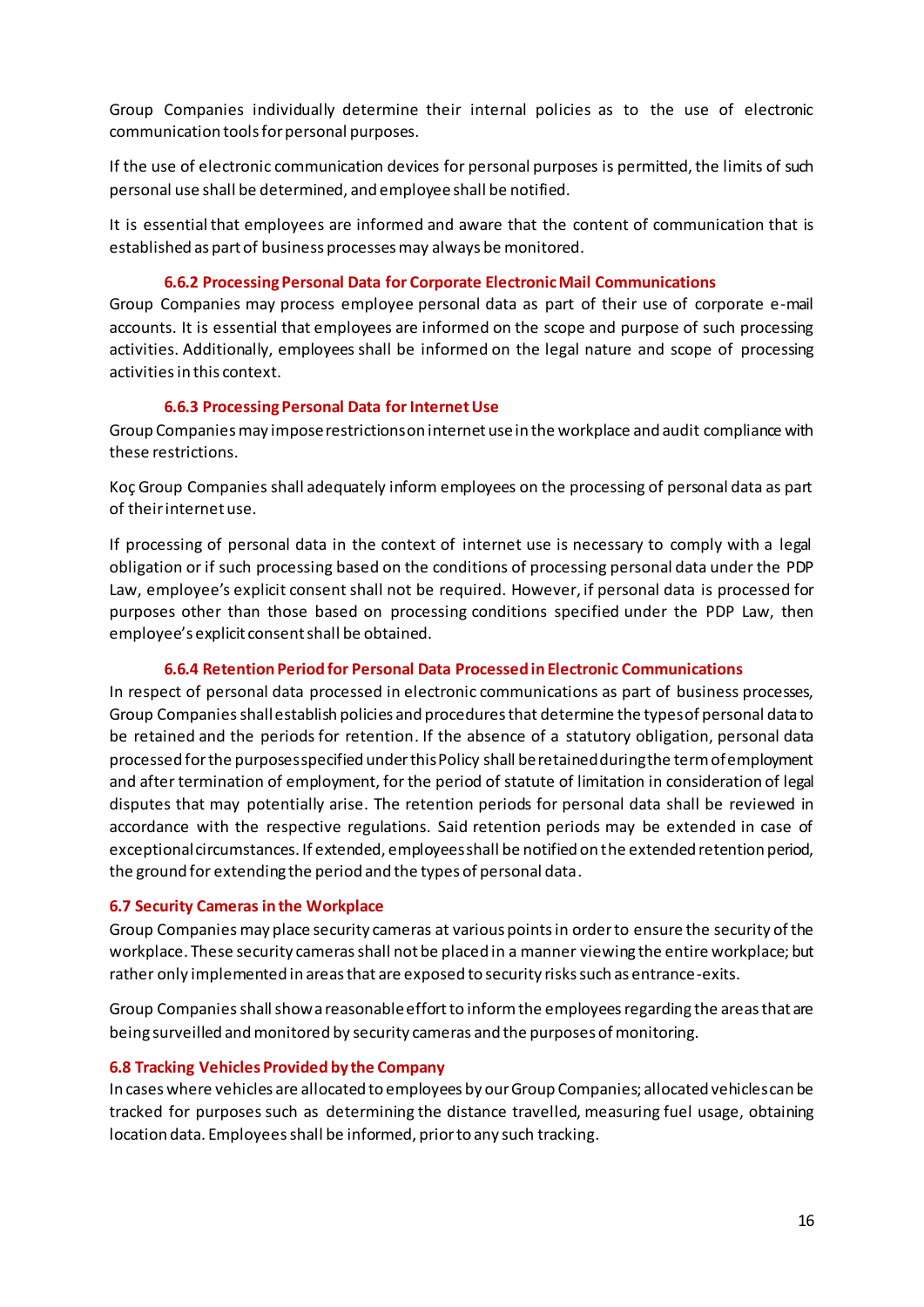# <span id="page-16-0"></span>**PART 7 - LEGAL RIGHTS OF EMPLOYEES WITH REGARD TO PERSONAL DATA COLLECTED ABOUT THEM**

# <span id="page-16-1"></span>**7.1 Legal Rights of Employees**

Our employees are entitled to the following rights:

- 1) To learn whether his/her personal data are being processed,
- 2) To request information if his/her personal data have been processed,
- 3) To learn the purpose of the processing of his/her personal data and whether they have been used accordingly,
- 4) To learn which third parties domestic or abroad his/her personal data has been transferred to,
- 5) To request rectification in case his/her personal data has been processed incompletely or inaccurately and to demand the operations in this regard be reported to third parties his/her personal data has been transferred to,
- 6) To demand the erasure or destruction of his/herpersonal data in the event that the reasons for the processing no longer exist even though it was processed in accordance with the PDP Law and other relevant provisions and to demand the operations in this regard be reported to third parties his/her personal data has been transferred to,
- 7) To object to negative consequences to him/herthat are concluded, as a result of analysis of the processed personal data through solely automatic systems,
- 8) To demand compensation for the damages that he/shehassuffered as a result of an unlawful processing of his/her personal data.

# <span id="page-16-2"></span>**7.2 Principles Regarding Employees' Exercising Their Legal Rights**

Our Group Companies shall take all kinds of administrative, legal and technical measures to ensure that employees are able to exercise their legal rights, make the necessary applications and obtain responsesto their applications within 30 days at the latest, and shall design the relevant processes to inform the employees on the issue.

Group Companies shall ensure that the personal data of third parties are not unlawfully disclosed in the responses to be given to employees exercising their legal rights.

# <span id="page-16-3"></span>**PART 8 - TRANSFER OF EMPLOYEES' PERSONAL DATA TO THIRD PARTIES**

# <span id="page-16-4"></span>**8.1 General Rules Regarding Personal Data Transfer**

Our Group Companies determine the internal procedures regarding the transfer of personal data of employees. It is ensured that requests regarding the transfer of personal data are answered by competent employees.

Necessary measures shall be taken to verify the genuineness and reliability of data transfer requests made from outside the company (such as requests from judicial authorities, administrative authorities, insurance companies). As a general rule, data transfer requests received from third parties has to be received in writing.

In case the personal data of the employees are sent abroad upon request, all administrative, legal and technical measures shall be taken regarding the transfer of personal data abroad.

If the transfer of personal data of employees constitutes a legal obligation, personal data can only be transferred in accordance with the scope of this legal obligation.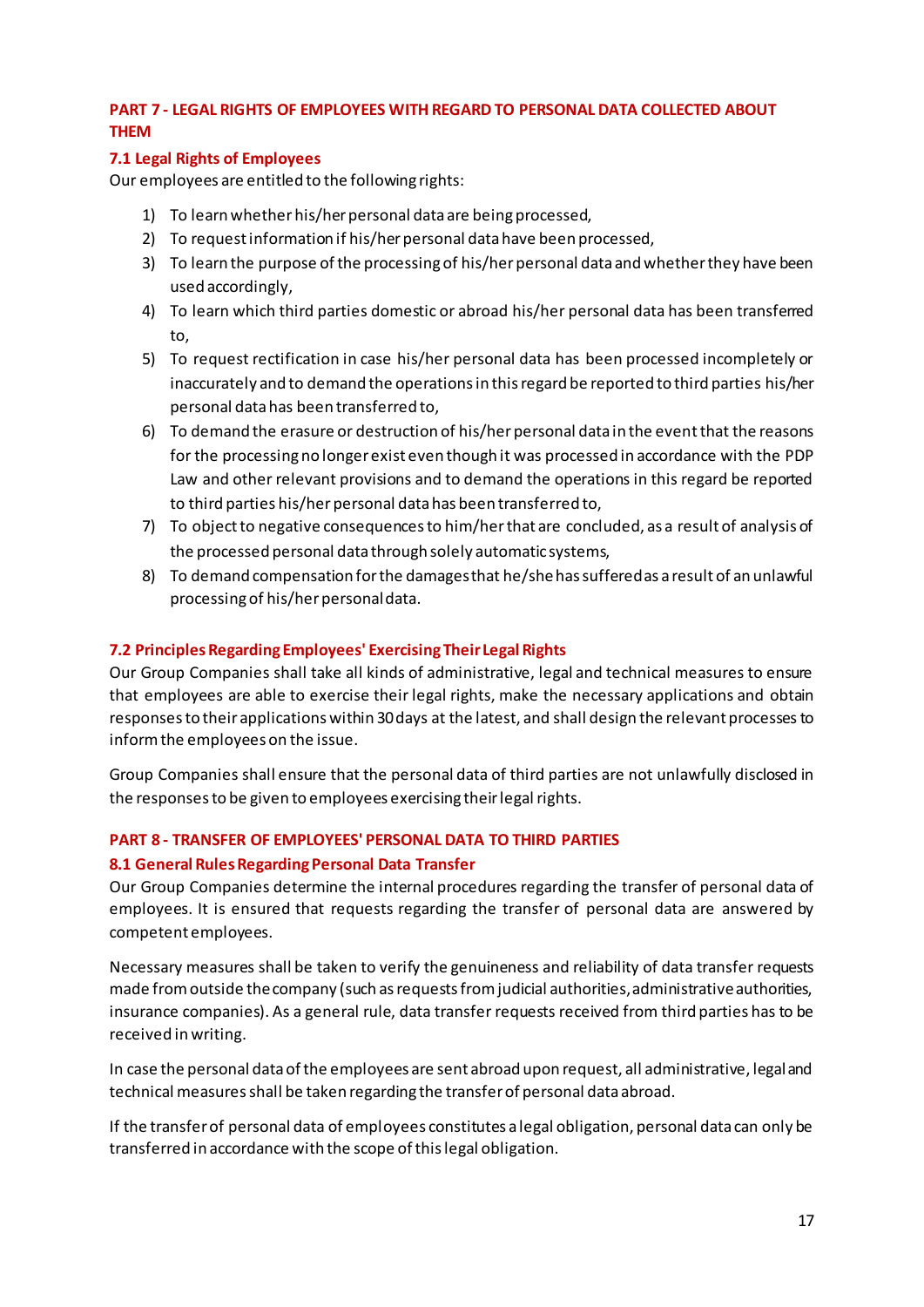Without prejudice to the legal requirements regarding international data transfer and transfer of special categories of personal data; personal data of employees can only be transferred to third parties if one of the following conditions is met:

- Data subject has given explicit consent,
- $\bullet$  It is expressly provided for by the laws,
- It is necessary for the protection of life or physical integrity of the person himself/herself or of any other person, who is unable to explain his/her consent due to the physical disability or whose consent is not deemed legally valid,
- Processing of personal data of the parties of a contract is necessary, provided that it is directly related to the establishment or performance of the contract,
- It is necessary for compliance with a legal obligation to which the data controller is subject,
- Personal data have been made public by the data subject himself/herself,
- Transfer of the personal data is necessary for the establishment, exercise or protection of any right.
- Processing of data is necessary for the legitimate interests pursued by the data controller, provided that this processing shall not violate the fundamental rights and freedoms of the data subject.

# <span id="page-17-0"></span>**8.2 Information and Record Keeping Regarding Personal Data Transfer**

In case the personal data of the employees are transferred to third parties, it is requiredto ensure that the data transferis based on one of the legal basesfor data processing stipulated in the PDP Law.

If they have not been informed before, the employees are informed about this transfer at the latest at the moment of the transfer. However, if the prior notice would constitute a breach of law or it would provide a prior warning about an investigation that is run by the competent authorities, the prior information shall not be given to the employee.

External transfer requests of employees' personal data that are not carried out on regular basis and the transfer made within this scope can be recorded by our Group Companies. In this context, at minimum, the person approving the transfer, the person requesting the transfer, the reason for the transfer, the date and time of the transfer and the types of data transferred shall be recorded. These records are checked and reviewed on regular basis.

# <span id="page-17-1"></span>**8.3 Publication of Personal Data**

Our Group Companies can only publish personal data of employees by paying attention to the following conditions:

- If there is a legal right or obligation to publish personal data or if the employee has given explicit consent for publication,
- Personal data are not clearly unsuitable.

Our Group Companies pursue to strike a balance between the benefits as a result of the publication of personal data and the expectations of employeesthat theirprivacy shall be protected.

In the event that the names or personal data of employees are published in mediumssuch as annual reports, publications or websites, these publications are closely evaluated to determine whether there is a requirement for explicit consent or not. If it is deemed necessary to obtain explicit consent, the explicit consent of the relevant employees is obtained before the publication of personal data. When obtaining explicit consent, the types of personal data to be published shall be notified to each employee explicitly.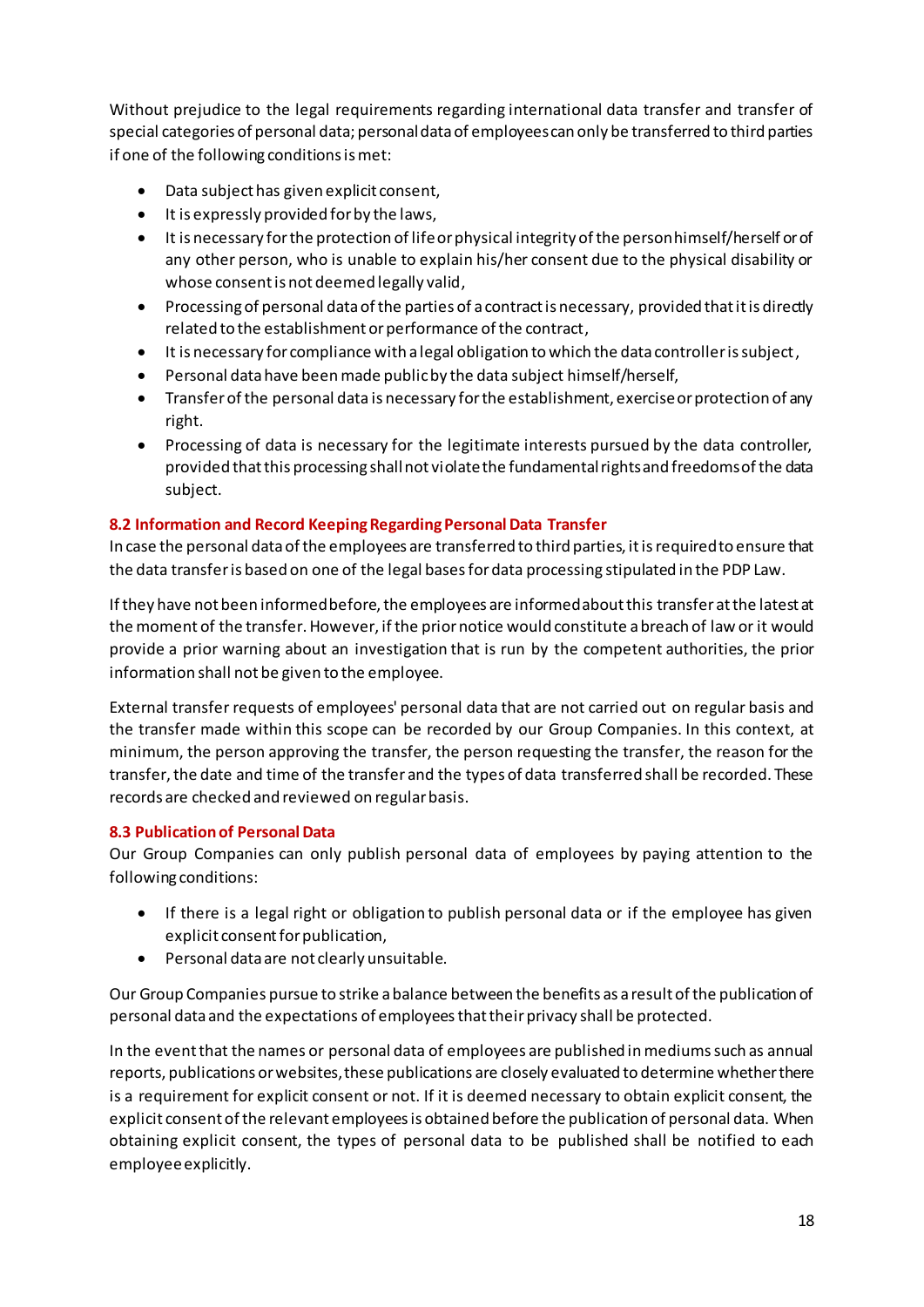#### <span id="page-18-0"></span>**PART 9 - RETENTION PERIOD OF EMPLOYEES' PERSONAL DATA**

Our Group Companies keep the personal data of employees in accordance with the time required for the purpose for which they are processed and, if any, for the minimum retention periods stipulated in the regulations to which the relevant activity is subjected to. In this context, our company shall determine at first whether a specific period is stipulated for the retention of personal data in the relevant legislation, and such period is specified, it shall act in accordance with this retention requirement. If there is no legal period specified, personal data shall be retained for the time required for the purpose for which they are processed. Personal data shall be destructed at the end of the specified retention periods in accordance with the regular destruction periods or the data subject application and by the decided destruction methods (deletion and/or destruction and/or anonymization).

#### <span id="page-18-1"></span>**PART 10 - USE OF EXTERNAL SERVICE PROVIDERS FOR THE PROCESSING OF PERSONAL DATA**

Our Group Companies may use external service providers for the processing of personal data of employees. However, our Group Companies are obliged to take the following measures regarding external service providers:

- Ensuring that the external service provider has taken the technical and administrative security measures required by the relevant legislation and industry practices,
- Auditing periodically that the external service provider sustains the technical and administrative security measures required by the relevant regulation and sector practices,
- Signing a contract with the external service provider, including the conditions for taking necessary technical and administrative security measures,
- Taking necessary legal, administrative, and technical measures in case personal data are sent to foreign service providers abroad.

#### <span id="page-18-2"></span>**PART 11 - SECURITY OF PERSONAL DATA**

Our Group Companies take all reasonable precautions to ensure the security of employee data. The measures taken are designed to prevent unauthorized access risks, accidental data loss, deliberate deletion of data or damage to data.

Our Group Companies appoint responsible employees within the company for personal data processing activities to be carried out in the business activities of employees. The number of employees who shall be responsible for personal data processing activities and be authorized to access personal data obtained as a result of this process is designated as limited as possible. Group Companies remove or limit the access rights of employees that have unnecessary access to the personal data of other employees. Necessary physical security measures shall be taken to ensure that only those authorized to access can access the personal data of the employees. In this context, the access rights of the employees at kept to a the minimum that is necessary to perform their duties.

Measures such as audit trails shall betaken to determine who has access to personal data of employees on information systems. Access records to be created within this scope shall be regularly controlled and investigation mechanisms are established for unauthorized access.

It is essential that other employees having access to personal data of employees shall undergo necessary security checks. In addition, it shall be ensured that these employees sign separate confidentiality agreements/commitments that provide the necessary protection to the data they process or provisions that has similar purpose are be included into their employment contracts. Furthermore, employees that have access rights shall be continuously trained about their responsibilities.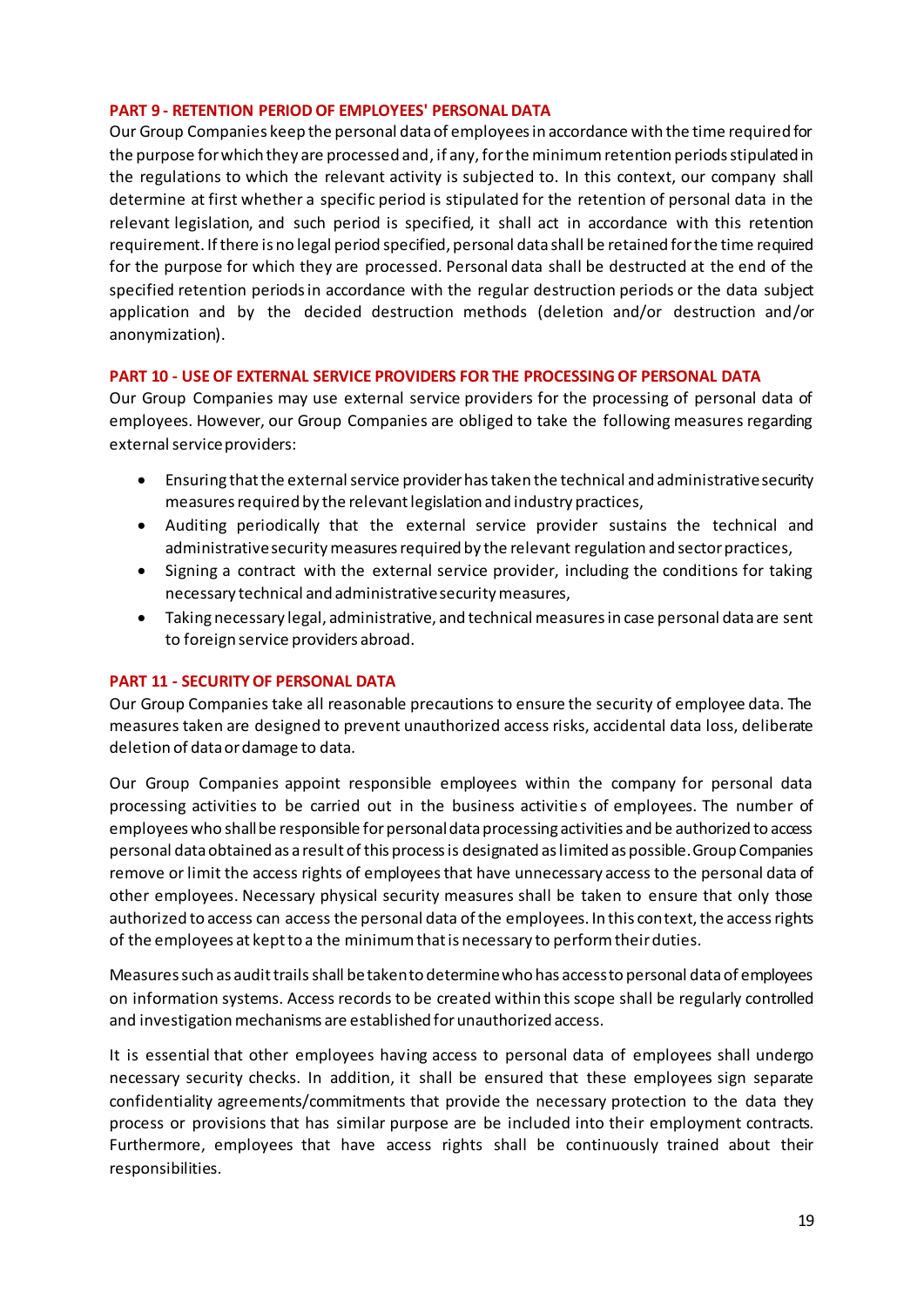In case personal data belonging to employees are taken out from the workplace by various means such as laptop computers, necessary security measures shall be taken, and the relevant employees shall be informed about these measures.

# <span id="page-19-0"></span>**PART 12 - PROCESSING PERSONAL DATA RELATED TO THE ACTIVITIES OF THE EMPLOYEES IN THE WORKPLACE**

Under this section, the matters regarding which personal data can be processed (communication, vehicle use, etc.) and the principles to be followed by our Group Companies in this regard are detailed, in particular for the processes conducted by employees during the execution of the activities of our Group Company.

# <span id="page-19-1"></span>**12.1 Determining for Which Purposes and Business Activitiesthe Personal Data of Employees Shall be Processed**

Our Group Companies shall determine the specific business activities and purposes based on for processing employees' personal data (such as e-mail control, use of vehicle tracking devices, camera monitoring) and the personal data processing methods that shall be suitable for the desired result reached by the purpose of processing personal data.

Our Group Companies ensure that the personal data processing purposes or methods to be carried out in the business activities of the employees are in compliance with the rules of protection of personal data, as a result of the assessment they shall perform within their own organization.

Our Group Companies inform their employees who are in charge of personal data processing activities to be carried out in the business activities of the employees on the protection of personal data and other relevant regulations and the matters to take into consideration within the scope of the related regulations and the liabilities of the relevant Group Company arising from the regulations. Additional confidentiality and security obligations shall be included to contracts signedwith employees who have access to personal data obtained as a result of these activities or privacy policies/commitments that shall be signed by these persons.

# <span id="page-19-2"></span>**12.2 Informing the Employees about the Personal Data Processing Activities of the Koç Group Company in relation to the Business Activities**

Our Group Companies inform their employees about the personal data processing activity methods (such as e-mail control, use of vehicle tracking devices, camera monitoring) within the scope of their business-related activities, and the purposes and procedures for processing these personal data.

Our Group Companies must clearly and in detail inform the relevant employees in the case of processing employee personal data for the purposes of determination of whether the business and workplace rules are followed, and the duties are properly fulfilled by the employees during working hours and tracking whether the behaviorsimpeding the peace and order in the workplace environment and for similar purposes.

In order to inform the employees about the personal data processing activities carried out by their employers regarding their business activities and to raise awareness, warnings shall be placed within the premises of Group Companies in accordance with the nature of the working environment.

# <span id="page-19-3"></span>**12.3 Use of Personal Data Obtained as a Result of Personal Data Processing Regarding Business Activities of Employees for Other Purposes**

The processed personal data of the employees related to the business activities can be processed for other legal purposes, in accordance with the conditions specified in Article 5 of the PDP Law and the principles of processing personal data stipulated in Article 4. Employees shall beinformed by our Group Companies with appropriate procedures about what these purposes are.